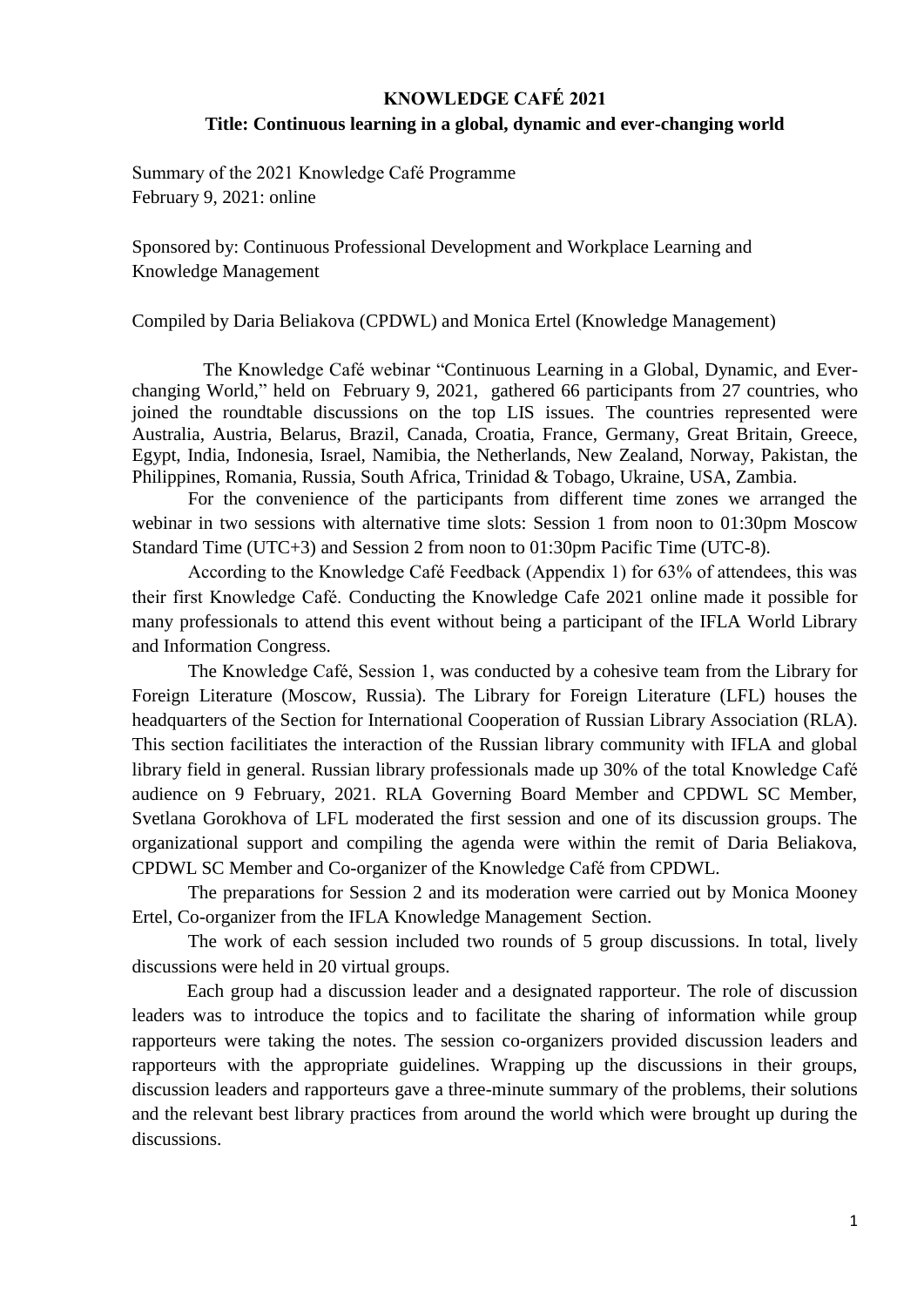#### **Table topics:**

- 1. Change management techniques for staff
- 2. Upgrade your brain! Top 10 most essential competencies for modern info pros
- 3. Finding the motivation for our own professional development
- 4. Working with diverse generational staff: Millenials, Gen X and Baby Boomers
- 5. Designing user-centric services and programmes.

#### **1. Change management techniques for staff Session 1**

**Facilitator:** [Rajendra Munoo](mailto:rajen@smu.edu.sg) (Singapore Management University, Singapore)

**Rapporteur:** [Valentina Serpa Salbieva](mailto:valentina.serpa_salbieva@libfl.ru) (M.I. Rudomino All-Russia Library for Foreign Literature, Russia)

#### **Problems and difficulties**

- 1. COVID 19. How to transition your company to remote work
- 2. COVID-19: Making remote work productive and secure
- 3. COVID-19: What libraries can offer to their users during pandemic times
- 4. Post COVID-19: How to Create a Return-to-Office Strategy

#### **Effective Change Management tools that can be implemented**

- Clearly communicate to the employees what change is occurring and why
- Impart knowledge. Make sure to help employees learn how to support the change through training programs, tutorials, coaching programs provided by the company or other employees.
- Equip employees. The employer should provide the employee with remote workplace: computer, internet access, web camera, software (if it necessary)
- Keep your staff connected and feeling supported in isolation. Importantly, no matter what disruptive forces and how stressful the scenario, humans are at the center of every organization.
- Stop being micromanaged. Trust in your employees and colleagues
- Organize cultural events online, promote it in digital platforms
- Collaborate with other libraries on new digital projects
- Prepare for new ways of working. Companies opt for a hybrid approach, combining remote work and in-person meetings
- Keep health and safety measures top-of-mind. This includes the continuous deep cleaning and sanitation of all surfaces, adhering to the changing government mandates that vary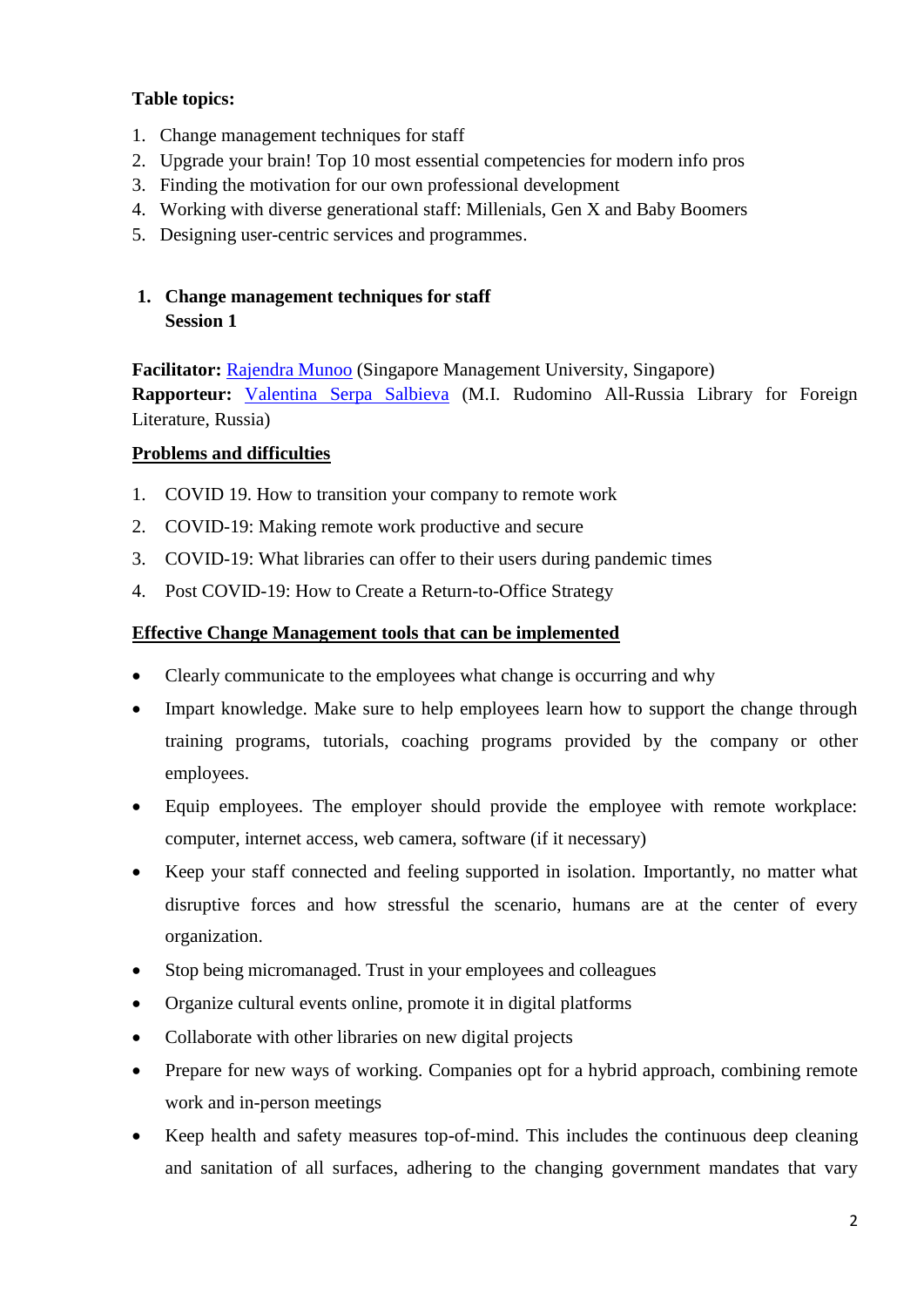widely by location, employing the help of contact tracing solutions and thermal detection, daily health check surveys.

 Be clear and consistent in communications. As employees continue to cope with the changing tides, employers can help to provide at least one constant – open, transparent communication with their staff

#### **Session 2**

**Facilitator:** [Sylvia Piggott](mailto:Seapiggott@gmail.com) (Global Information Solutions, Canada) **Rapporteur:** [Michael](mailto:michael.tuck@bain.com) Tuck (Bain & Company, USA)

- 1. Become a disrupter. Disrupters are reinventing business processes. Adopting real-time processes, methodologies, data-driven decision-making, and innovative technology evens the playing field.
- 2. Shifting the mindset and processes of people
- 3. Watch your innovative processes. Test as you move along
- 4. Act more like a startup in this evolution. One key to culture change is adopting the startup mindset. Startups are redefining everything: business experimentation, design, development practices.
- 5. Get everyone on board and excite them with the opportunity to delight customers and deliver RESULTS in new ways.
- 6. Unify around your vision.
- 7. Make sure that everyone understands the end goal and why the culture is changing.
- 8. Prepare staff for the change: Educate your team on new technologies, practices, and principles, and provide guidelines to set up tools, delivery pipelines, and automation. In time, continuous delivery will become the norm
- 9. The change should transform your enterprise.
- 10. Change how solutions are designed, developed, and deployed. Transform all aspects of what you do to meet your business objectives. Build a solid information architecture to enable you to turn data into knowledge. Develop analytic models using machine learning approaches.
- 11. Integrate AI into solutions and into the execution of the method practices.
- 12. How to Operate. Ensure operational excellence with continuous application monitoring, high availability, and fast recovery practices that expedite problem identification and resolution.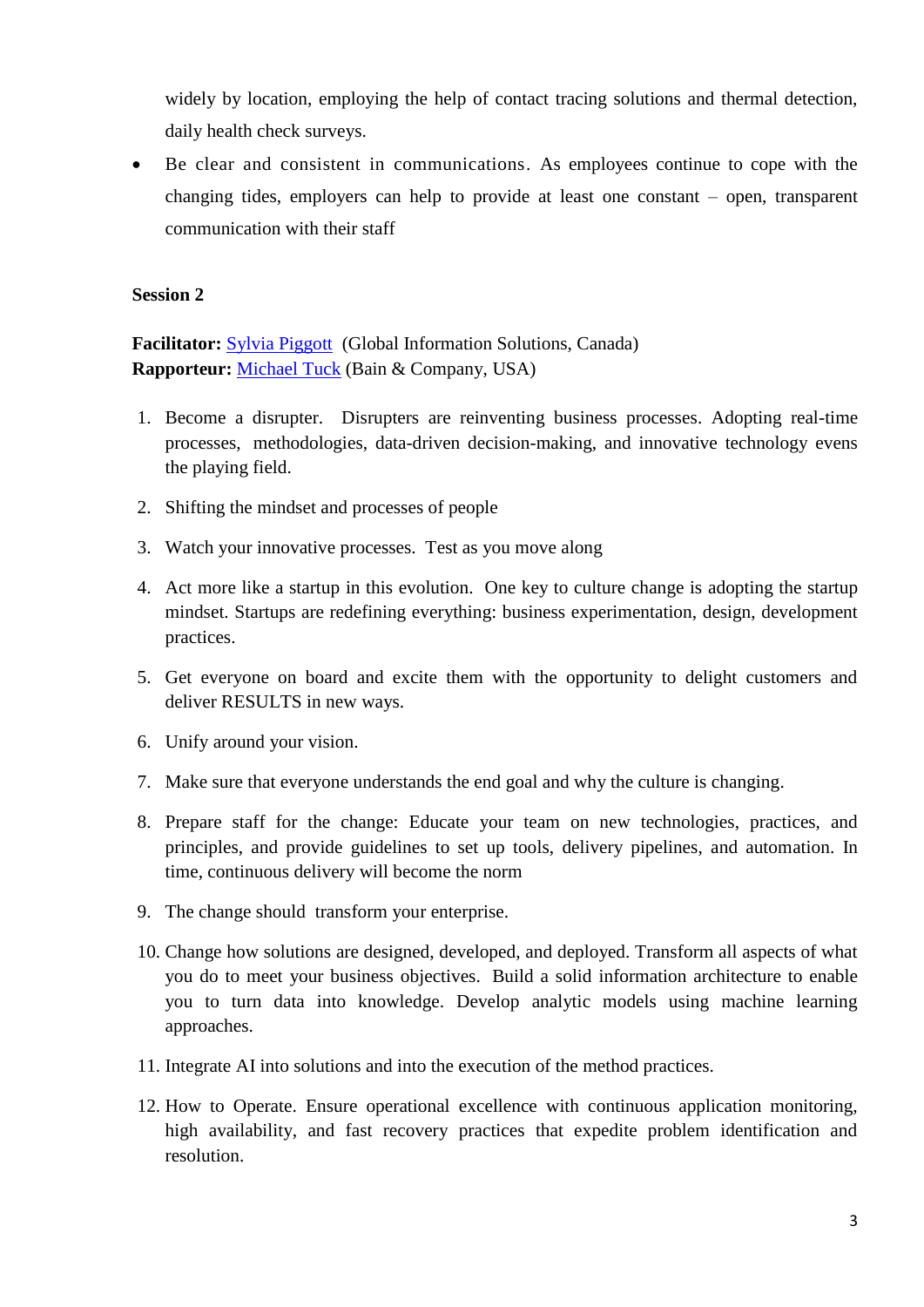- 13. Learn. Continuously experiment by testing hypotheses, using clear measurements to inform decisions, and driving findings into the backlog so that you can pivot
- 14. Hypothesis-driven development. Continuously gain new insights from your customers' interaction with your application and the metrics you collect to drive business decisions using hypothesis-driven development.
- 15. Learn something new every day. Formulate hypotheses. For each function you develop, formulate a hypothesis that indicates the expected outcome and the metric that can be used to measure success.
- 16. Test your hypotheses. Once your feature has been delivered and is in use, gather metrics and end user feedback that will prove or disprove your hypothesis.
- 17. Drive development with hypotheses. Developing hypotheses and testing them throughout the evolution of an application is key to delighting your customers. Continuously experiment to deliver the right solution. Experiments have clear metrics that either validate your hypothesis or require you to pivot and try something new.

#### **Some Challenges in Making Change**

A structured process, transparency, and effective communication can assist in making the change easier and the implementation smoother.

Invite all library employees to participate in two open feedback sessions to talk about what was working well in the current organizational structure and what was not. Employ SWOT analysis – Strengths, Weaknesses, Opportunities, and Threats to help identify weaknesses and threats in the current organizational structure.

Change is ongoing as individuals learn to work within the new structure.

Involving a large group of people in anything is a challenge. But the process also provides a multitude of opportunities, including the chance to improve morale.

Change is a process. People need time to understand the facts, assess how it affects them personally, and then work through how it translates into action.

During the process some may confuse "being listened to" with "being agreed with." This is especially true if those employees are not getting their way. So, there is a need for credible communication, and a lot of it so frank , difficult conversations a manager may need to have when implementing organizational change and direct communication may be necessary to bring along employees remaining resistant to the very end. These conversations may be difficult but are essential to the change process and are an essential competency for leadership.

Inform with dialogue. Start with a conversation—and make sure it is a two-way discussion.

Why are you changing things? And most importantly, why does it matter? To the company. To managers. To front-line staff.

And then, once this is clear, invite everyone to share and help create the desired future.

#### **Some paradoxes that support management for change**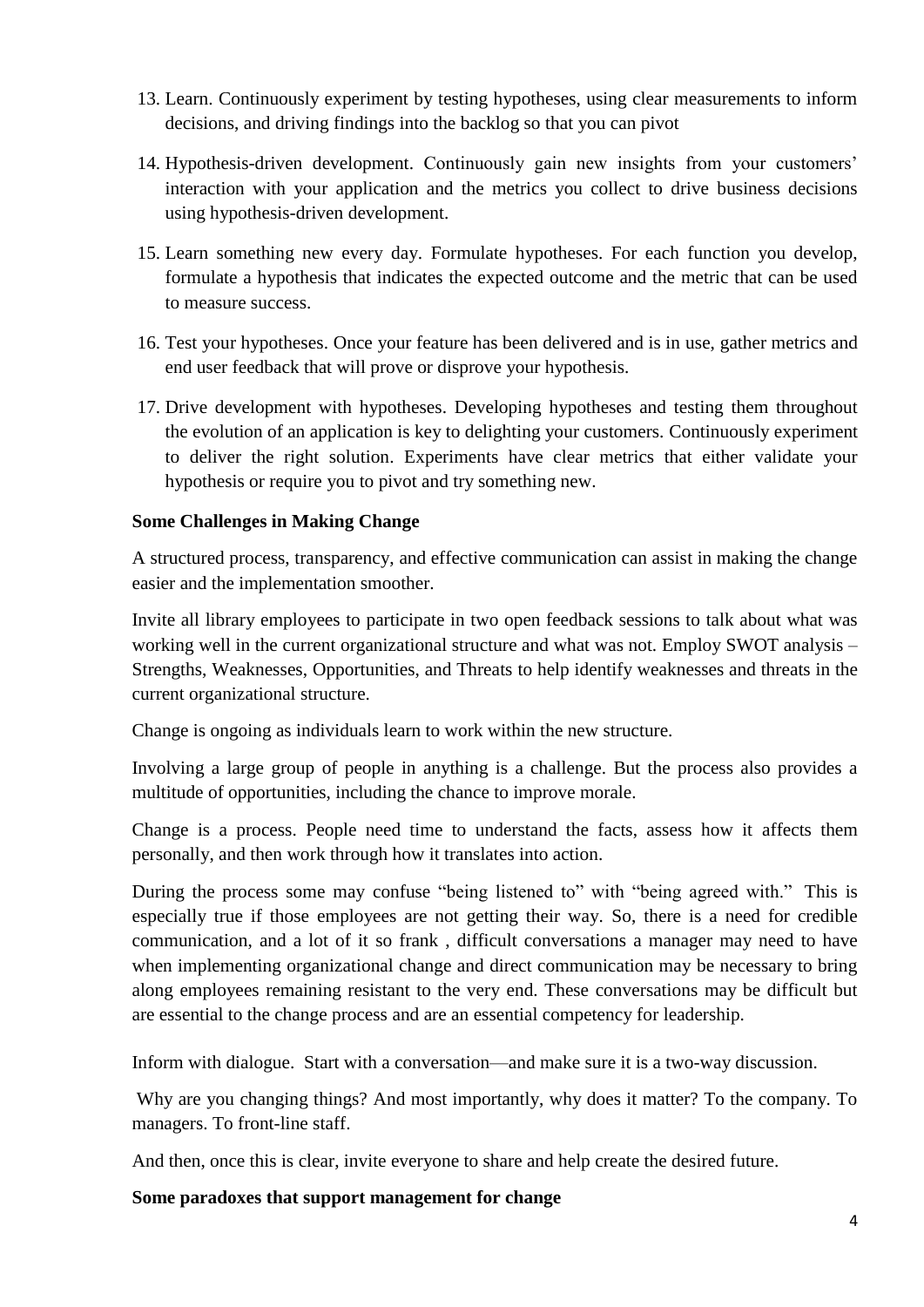The 11 paradoxes of leadership that hang on the wall of every Lego manager.

•To be able to build a close relationship with one's staff, and to keep a suitable distance.

- To be able to lead, and to hold oneself in the background.
- To trust one's staff, and to keep an eye on what is happening.
- To be tolerant, and to know how you want things to function.

• To keep the goals of one's department in mind, and at the same time to be loyal to the whole firm.

- To do a good job of planning your own time, and to be flexible with your schedule.
- To freely express your view, and to be diplomatic.
- To be a visionary, and to keep one's feet on the ground.
- To try to win consensus, and to be able to cut through.
- To be dynamic, and to be reflective.
- To be sure of yourself, and to be humble.

#### **2. Upgrade your brain! Top 10 most essential competencies for modern info pros.**

#### **Session 1 and 2**

**Facilitator:** [Gilliam Hallam](mailto:gillian.hallam1@bigpond.com) (Queensland University of Technology, Australia) **Rapporteur:** Almuth [Gastinger](mailto:almuth.gastinger@ntnu.no) (University Library, Norway)

The constant development of information technologies and methods of providing information, ongoing changes in the requests of our users force us to learn new competencies. 2020 presented us with new challenges. We had to learn the skills of working remotely in the virtual environment. We discussed which new competencies currently are the most important ones, how and where we can get them. The group was diverse with colleagues from 13 countries (incl. discussion leader and rapporteur).

Discussion focused on the new skills/competencies needed in times of remote and virtual environments, including:

- More advanced digital competencies (IT, library systems, digital tools for teaching and communication, social media, publishing tools, etc.) are needed. Basic skills are not enough anymore.
- Skills in dealing with security and copyright issues.
- Competencies in how to communicate online. Understanding the rules for good and ethical behaviour online: netiquette!
- Skills in negotiating online tools and systems with suppliers.
- Skills in marketing online services and teaching how to use them.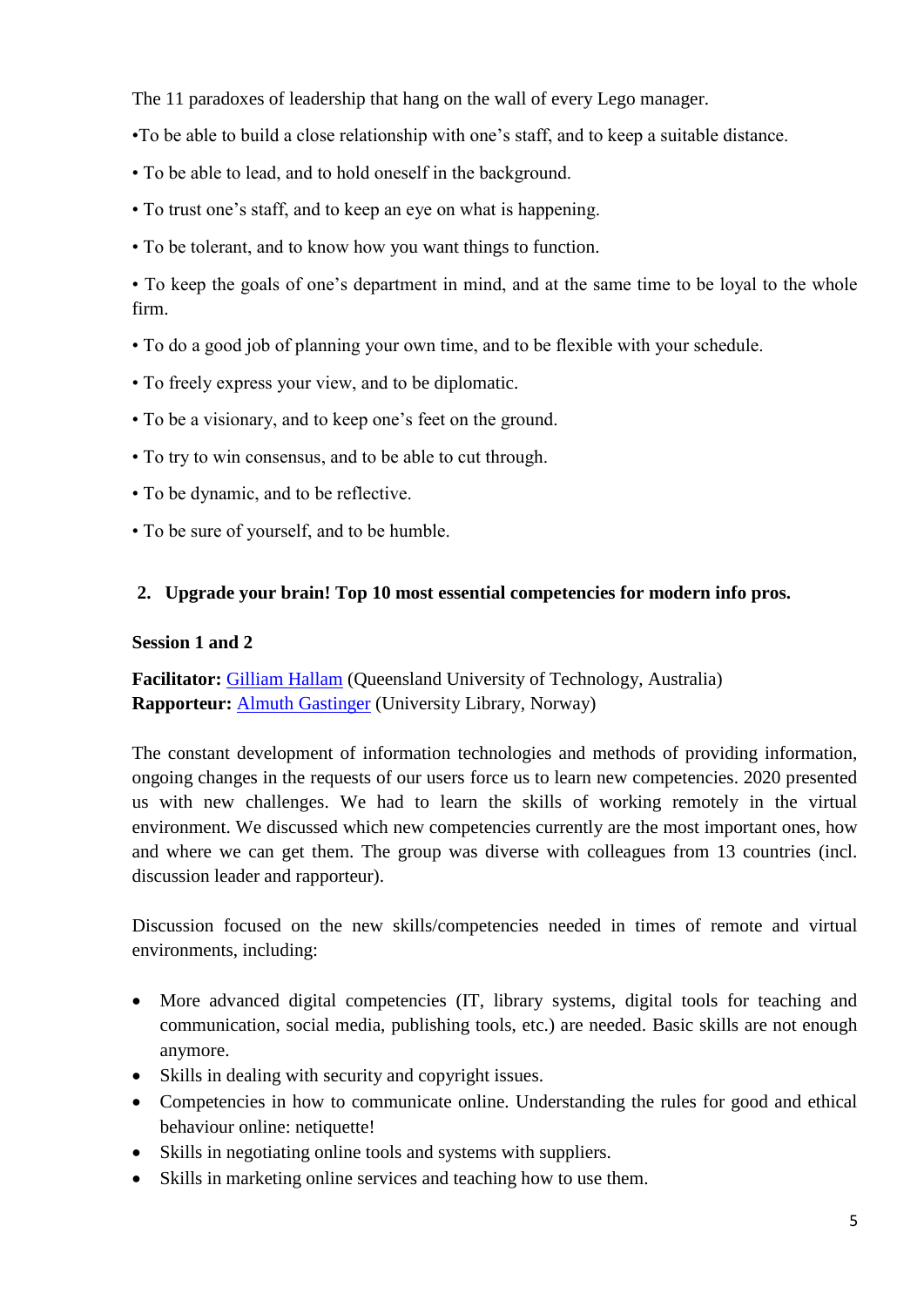- Skills in digital curation.
- Time management and distinguishing between private and professional life when working at home.
- Skills in working effectively in remote environments and at the same time meeting the goals of the institution.
- Creativity and collaboration skills.
- Skills in adopting to new environments emphasis was placed on flexibility.
- Skills in synchronous and asynchronous teaching.
- Important skills in the past and now: soft skills / behavioural skills. A good attitude of librarians towards their users is essential! In this context, we were talking about Ranganathan's philosophy (Ranganathan, S.R. (1931) Five laws of library science.)
- Managers need skills in managing situations where staff are either working only at home, both at home and in the library, or only in the library; and they need to have competencies in measuring the staff performance in these different environments. Likewise, managers need skills in handling staff who work at home with children present at the same time (because schools and kindergartens are closed) or who may have sick family members.

#### **Existing problems and difficulties:**

- Lack of remote networks to access tools and library systems that are accessible on campus.
- Lack of translations from English to native languages, since not everybody speaks or understands English that well.
- What are the right tools and instruments for specific tasks? There are so many out there and it's difficult to choose the right ones.
- It's difficult to find the right courses, webinars etc. because so many courses and CPD opportunities are provided.

#### **Examples for best practice:**

- To overcome the gap of IT skills of students in Russia a library school for digital skills/competencies was initiated. See more here: <http://ds.library.ru/>Unfortunately, the information seems to be in Russian only.
- In one country, staff at academic libraries only get promoted if they have fulfilled a continuing professional development programme.
- Otherwise, participants said that "training, training, training" is the way to overcome problems and achieve necessary skills. One practice that works very well is training in small teams or peer-to-peer.

One participant was a newcomer to the profession, that means she was a new graduate. We asked whether she found that the education from the library school was relevant for her work or not. We were told "yes and no". Some knowledge and skills missing were – among others - how to deal with the public, in particularly in confronting situations, that means how to take care of both patrons and library rules. The answer to the question about essential skills was that both soft and hard skills are important and that communication skills are essential.

#### **Conclusions:**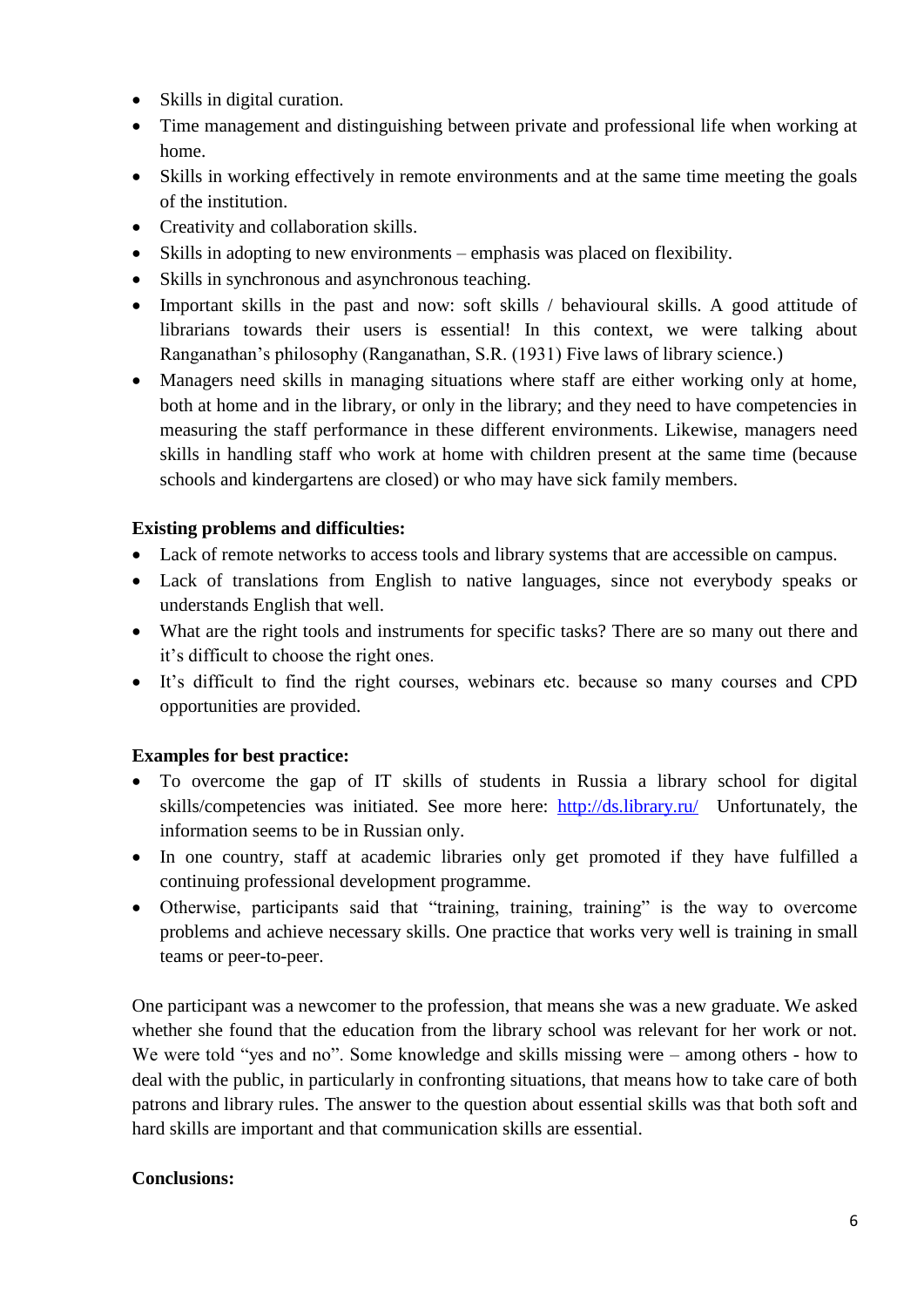- Lifelong learning is incredibly important.
- Skills needed in these new times are very much the same as before, but you need to adopt them to online, virtual environments.

#### **3. Finding the motivation for your own professional development**

**Session 1.**

**Facilitator:** [Ulrike Lang](mailto:Ulrike@lang-site.de) (State and University Library Hamburg, Germany)

**Rapporteur:** [Irina Karaulova](mailto:irina.v.karaulova@libfl.ru) (M.I. Rudomino All-Russia Library for Foreign Literature, Russia)

#### **Problems and difficulties**

- Courage to move to another work or position with different responsibilities.
- Understanding when it is the time to move forward and how to change skills completely to move to another sphere.
- Problems with planning development at a management position.
- Finding time for professional development.
- The pandemic limited our mobility.
- Need for support and infrastructure inside an organisation. Institutions sometimes don't provide resources to participate in foreign conferences, workshops, etc.
- Frustration from close dependence on work.

#### **Suggestions for solving problems**

- Finding a good coach who asks you the right questions and helps to focus on your strength, not your weaknesses.
- Some people use burn-out as a trigger for changes.
- Using the coaching programme of IFLA CPDWL.
- Possibility of expanding your autonomy at work is important to develop personality and creativity.

#### **Examples of best practices that use libraries**

- Attending a personal coach is a great way to change your mindset.
- Webinars by IFLA and online workshops were quite useful this year.
- Special department "Rudomino Academy" at the All-Russia State Library for Foreign Literature provides self-development programmes, language, culture, professional and other kinds of courses both for external users and for the Library employees.
- Writing a project to participate in some course. "In 2019 I participated in a course in Florence, Italy, which I've been paying through a project written by a colleague of mine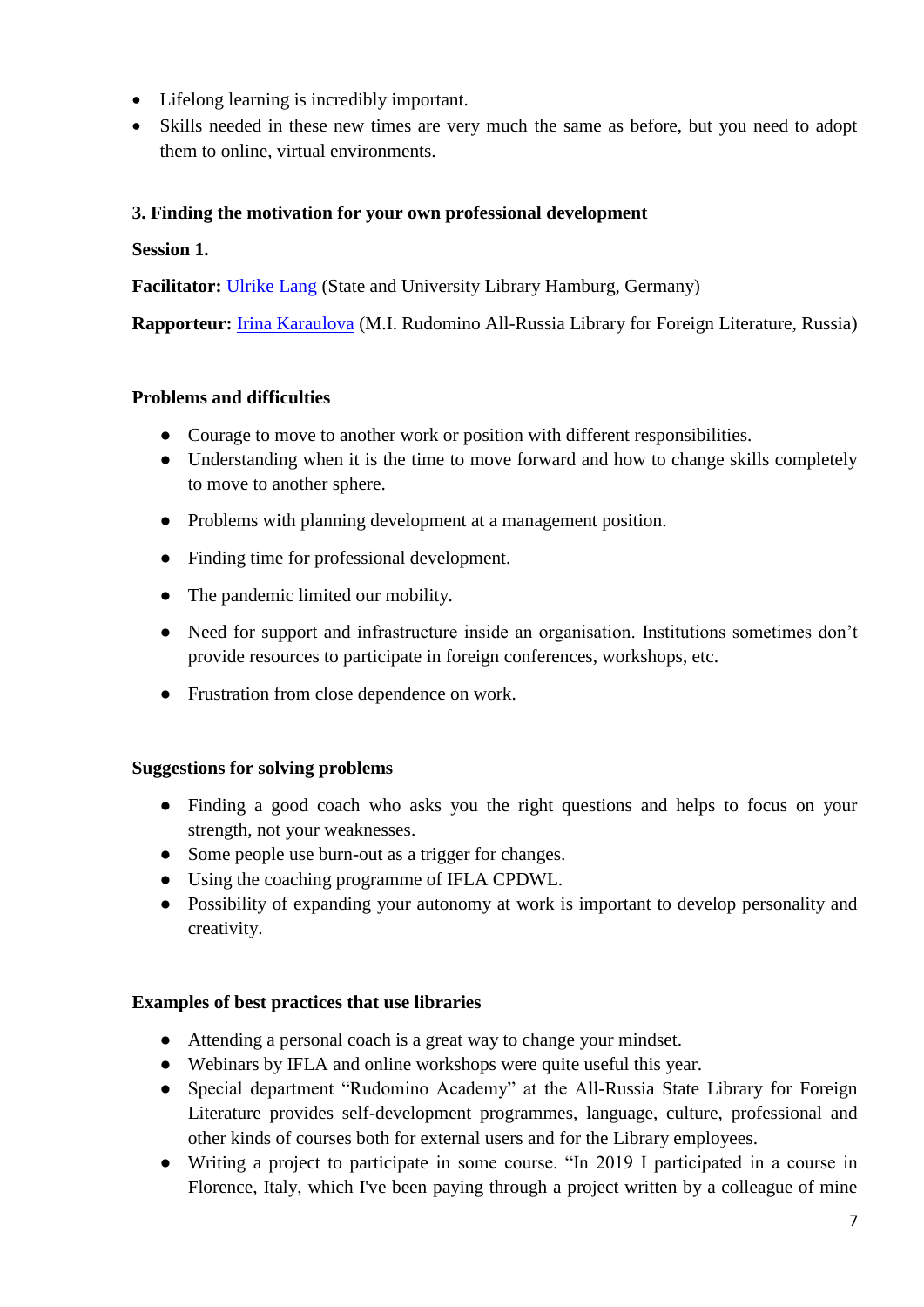through Erasmus. I am not sure how it works for people outside Europe, but it may work for some of you. It was called the "4C" - coming from Communication, Critical thinking, Collaboration and Creativity. I've found it very interesting for my steps in developing my skills."

#### **General conclusions**

- Mentoring is not coaching. A coach often uses more personal approaches and asks the right questions.
- Moving forward does not depend on age, gender or season.
- Making a personal plan is important. Ask "where do I want to go?"
- Personal development is necessary to stay competitive and up to date; you always have to be fit to follow all the changes.

#### **Session 2.**

**Facilitator:** [Ulrike Lang](mailto:Ulrike@lang-site.de) (State and University Library Hamburg, Germany) **Rapporteur:** [Juanita Jara De Sumar](mailto:juanita.jaradesumar@mcgill.ca) (McGill University, Canada)

The conversation started by considering if we would be willing to move from our current place of work in order to attain the level we want for our professional development

- Moving is not something that everybody can do.
- Sometimes it may depend of family circumstances, or we don't think about it because we were just promoted to a new position in the same library
- It may also be influenced by how we feel about our current workplace; if we are tired of the job or we feel we need a change.
- Importance of having a mentor to support and guide our decision for a change
- Also important to have an understanding and supportive boss, somebody who can be a role model to follow.
- Sometimes moving up the ladder just happens, without being planned and results in a very rewarding situation

#### **4. Working with diverse generational staff: Millenials, Gen X and Baby Boomers**

#### **Session 1**

**Facilitator:** [Svetlana Gorokhova](mailto:svetlana.a.gorokhova@libfl.ru) (M.I. Rudomino All-Russia Library for Foreign Literature, Russia)

**Rapporteur:** [Daria Beliakova](mailto:daria.a.beliakova@libfl.ru) (M.I. Rudomino All-Russia Library for Foreign Literature, Russia)

#### **Problems and challenges**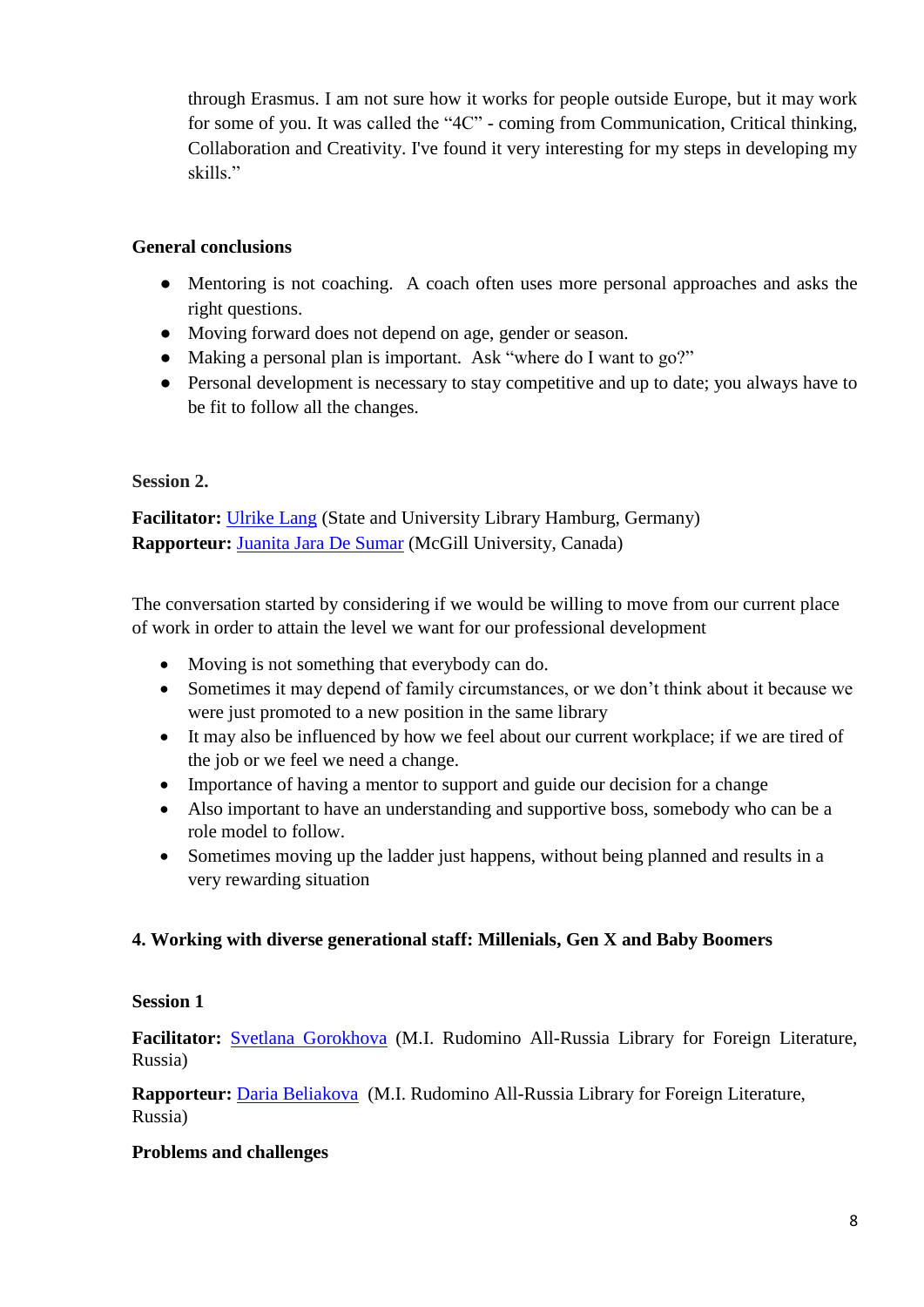Many library's staff consists of members belonging to different generations: Baby Boomers (1946 – 1964), Generation X (1965 – 1980) and Generation Y, or Millenials (1981 – 1999). Each generation has its distinctions based upon the political, economic and social environment which was prevalent in their formative years of character building and education.

In addition, the age groups differ in terms of adherence to traditions, capacity for innovative activity, communication styles, ways of obtaining and absorbing information, work ethic and approaches to common tasks, etc.

All these differences have an influence over the routine professional activities of library staff. They can hamper the development of the unit and the organization as a whole, hinder the introduction of innovations and have a negative impact on the relationships within the team.

The main difference between the generations lies in their professional competencies. For instance, while the elder generation has more professional and life experience, younger professionals are savvier about information technologies and social networks. In terms of their LIS education, recent graduates have more relevant knowledge and have been trained in more modern techniques. However, they do not yet possess professional connections, nor are they knowledgeable about the history or traditions of their organization.

#### **Suggestions for solving the problems**

- Many libraries have employed a mentoring system, offering internships to young professionals to help them adapt to the professional environment. Systematic workplace training enables staff members of all age groups to improve their professional competence and acquire the skills necessary for a successful career.
- A highly successful system of shared learning and teamwork training is one in which staff members learn from each other and fill gaps in their professional knowledge. Such training can blend in with the joint activities involving staff of different age categories.
- The acquisition of new competencies by staff is particularly important when planning change. Any reforms and innovations won't be effective unless the team is motivated and willing to participate. That is why, in parallel with the introduction of changes, the manager needs to envisage a series of educational activities that will enable his or her staff to reach a new level of professionalism.
- Library managers need to be ready for the arrival of Generation  $Z(1997 2012)$ , which will determine our future. This generation is not only great at electronic devices, but these devices, along with social networks, constitute an integral part of their lives.
- Managers should pay particular attention to ensuring the individual professional development of their employees as well as the opportunities for their personal growth and self-development. Once on board, the staff member expects that, over time, his or her responsibilities and position will change; he or she is looking for a promotion. This is not limited to young staff. But they are more affected, as they are just beginning their working lives and are full of energy and life expectations. That is why each library must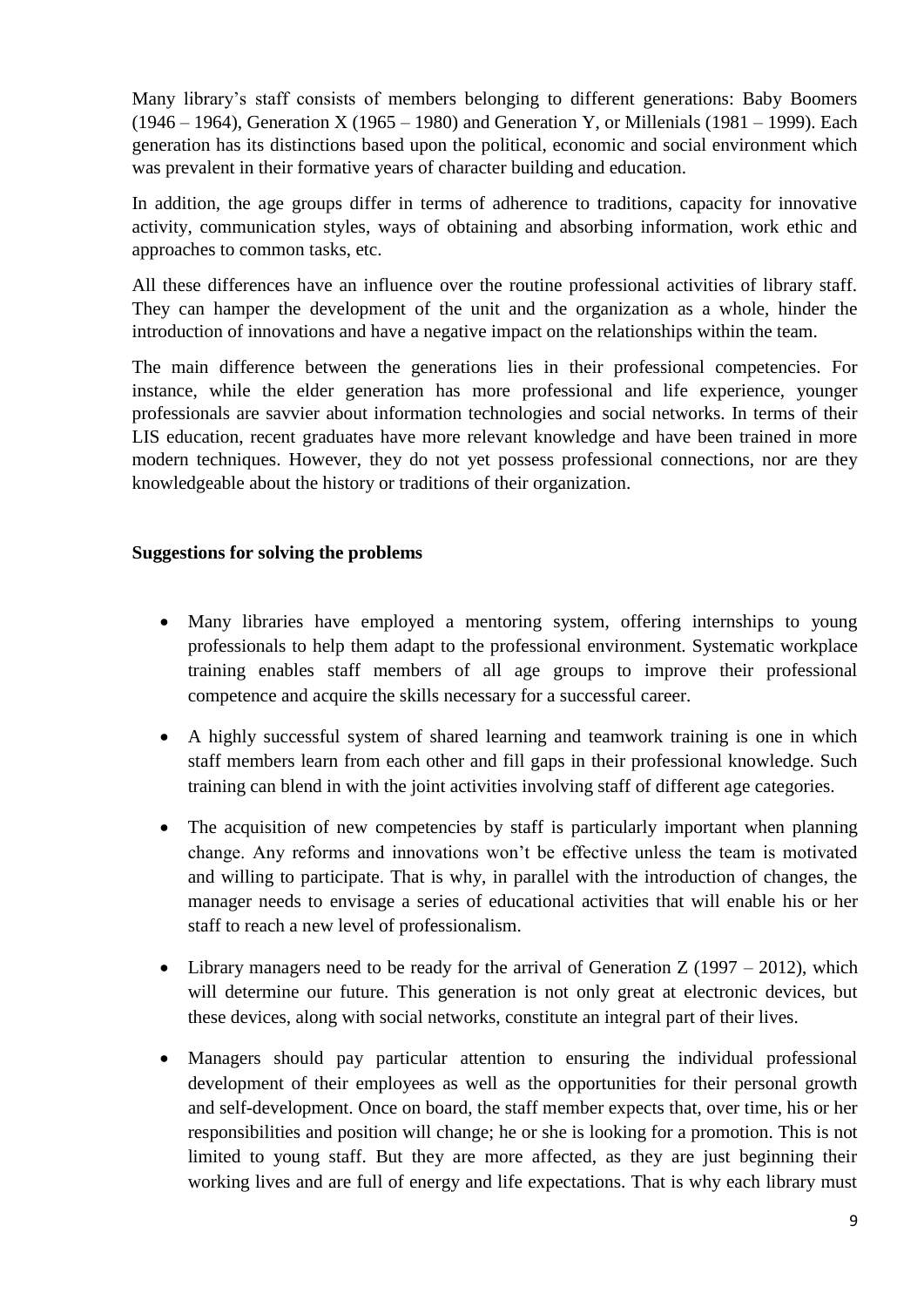have a specialist or unit that tracks the individual development of each staff member and promotes his or her professional development.

#### **Examples of best practices applied in the library sector**

 Russian State Library has developed the project "**Libraries of New Generation**", a federal project for the development of municipal libraries, which is being implemented within the framework of the national project "Culture". It aims to modernize **787 Russian libraries** over a period of five years (2019 – 2024).

Along with library design updates and new user-centric services, the project envisages a series of educational events for the library staff. Librarians acquire competencies in project activities, electronic information technology, local community work and others. <http://new-library.ru/>

- Russian State Library for Young Adults has developed and is successfully implementing the educational project . Library School of Digital Literacy". The aim of the project is to equip librarians with the skills to work with modern digital resources and technologies, to increase their understanding of the variety of tools and ways to improve the quality and efficiency of user services. <http://ds.library.ru/>
- The Chartered Institute of Personnel and Development (CIPD), together with the Chartered Institute of Library and Information Professionals **(**CILIP), have conducted a study on the occupational behavior of staff of different age groups and their interaction within the work team. The results of the study are published in a document "Managing an age-diverse workforce: What employers need to know". <https://tinyurl.com/AgeDiverse>

#### **General conclusions**

The key benefits of age diversity in the work team are the sharing of knowledge, different perspectives and complementary competencies, which are key to improved service to library users.

While building the team, the supervisor can effectively take advantage of each age category, connecting the generations so that team members complement each other in their knowledge and skills. For this purpose it is essential to foster a cross-generational dialogue and exchange of experience.

A healthy team environment and high staff motivation also depend on how effectively the management and the different generations of staff interact with each other. The participants in the discussion have agreed that if strategic decisions are made in consultation with the team, they stand much better chances for success.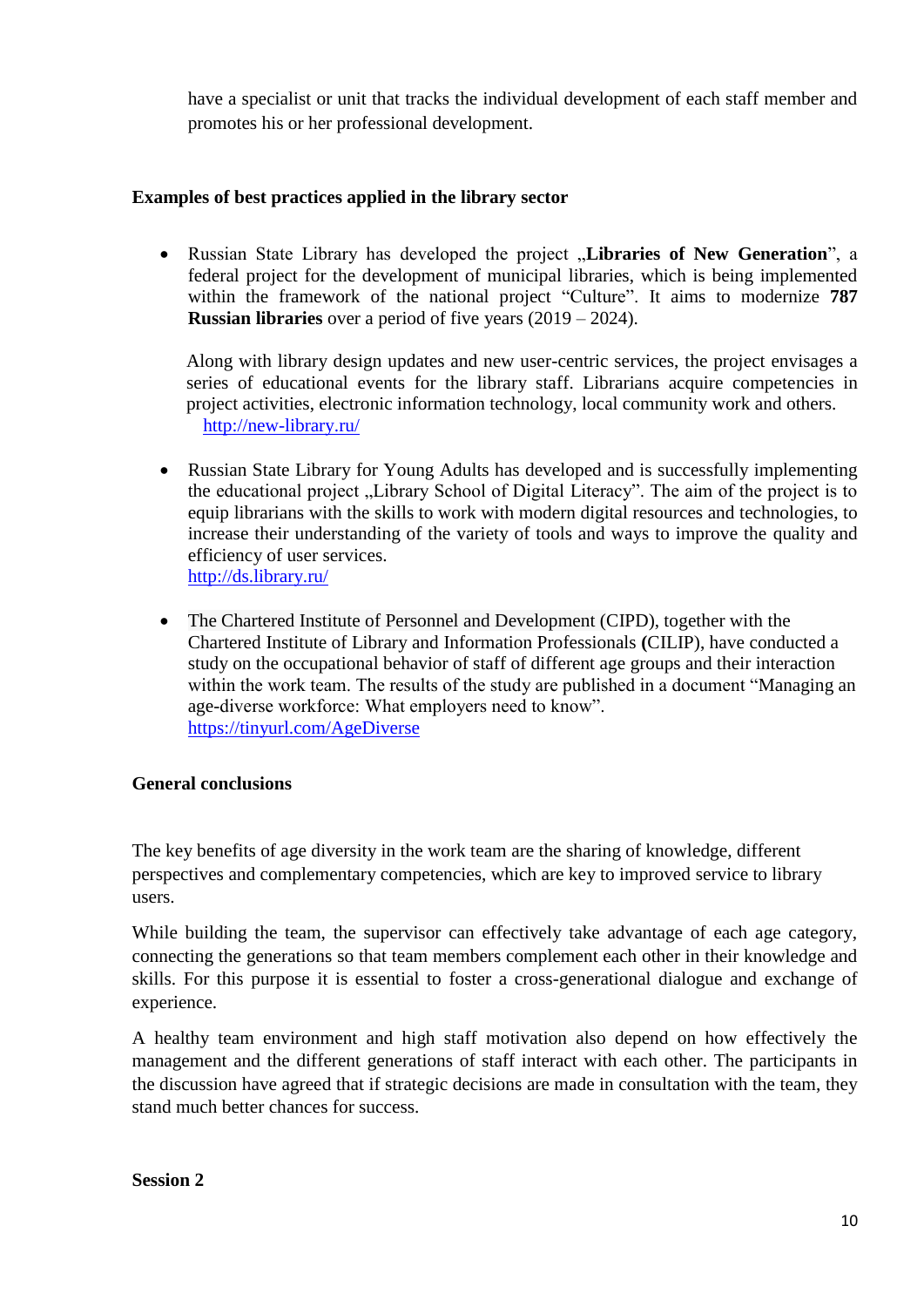**Facilitator:** [Maggie Farrell](mailto:maggie.farrell@unlv.edu) (University of Nevada Las Vegas, USA) **Rapporteur:** [Adaliz](mailto:adaliz.cruz@bain.com) Cruz (Bain & Company, USA)

#### **Fixed indentations/formatting**

- 1. Intergenerational workforce
	- a. Traditionalist born before 1945
	- b. Boomers 1946-1964
	- c. Gen X 1965-1980
	- d. Millennials 1981-2000
	- e. Gen Z after 2001
- 2. Increased diversity also influences intergenerational workforce (intersectionality)
- 3. Let's not characterize (generalize) per generation broad characteristics
	- a. Honor individual characteristics and life experiences
- 4. We all have different competencies/strengths
	- a. Vast coverage of life views and perspectives and experiences
	- b. Tapping into energy and idealism of new librarians
	- c. Tap into experiences of older generations
	- d. Enriches and energizes the organization
	- e. Opportunity to build bridges within the org
	- f. Leads to building bridges in the community
- 5. Millennial perspective
	- a. Middle generation who builds the bridges
	- b. Mediating between different worlds
	- c. Interesting conversations
- 6. Managing working with all generations
	- a. Learning about making compromises
	- b. Serving different conversations
	- c. Being patient and listening to people
	- d. Take your time with people
	- e. Channeling energies still listening
	- f. Put self in their shoes
	- g. Don't assume
	- h. Different learning styles
	- i. Meet people at their learning style
	- j. Positive reinforcements
	- k. Not only for the younger; Boomers, too
- 7. Life experiences how do you draw upon life experiences to affect the workplace?
- 8. Accessibility issues/spaces
	- a. Ergonomics
	- b. Voice to type
- 9. Finding someone's interests and abilities and then setting them up to succeed in those areas
- 10. Make no assumptions let people tell you how they identify

#### **Techniques for multigenerations in the workplace.**

- 1 Used to working in cubicles vs open space
- 2 Way we provide services
	- a) They want Google search bar
- 3 Need to be attuned to intersectionality between diversity and generation
- 4 How individuals react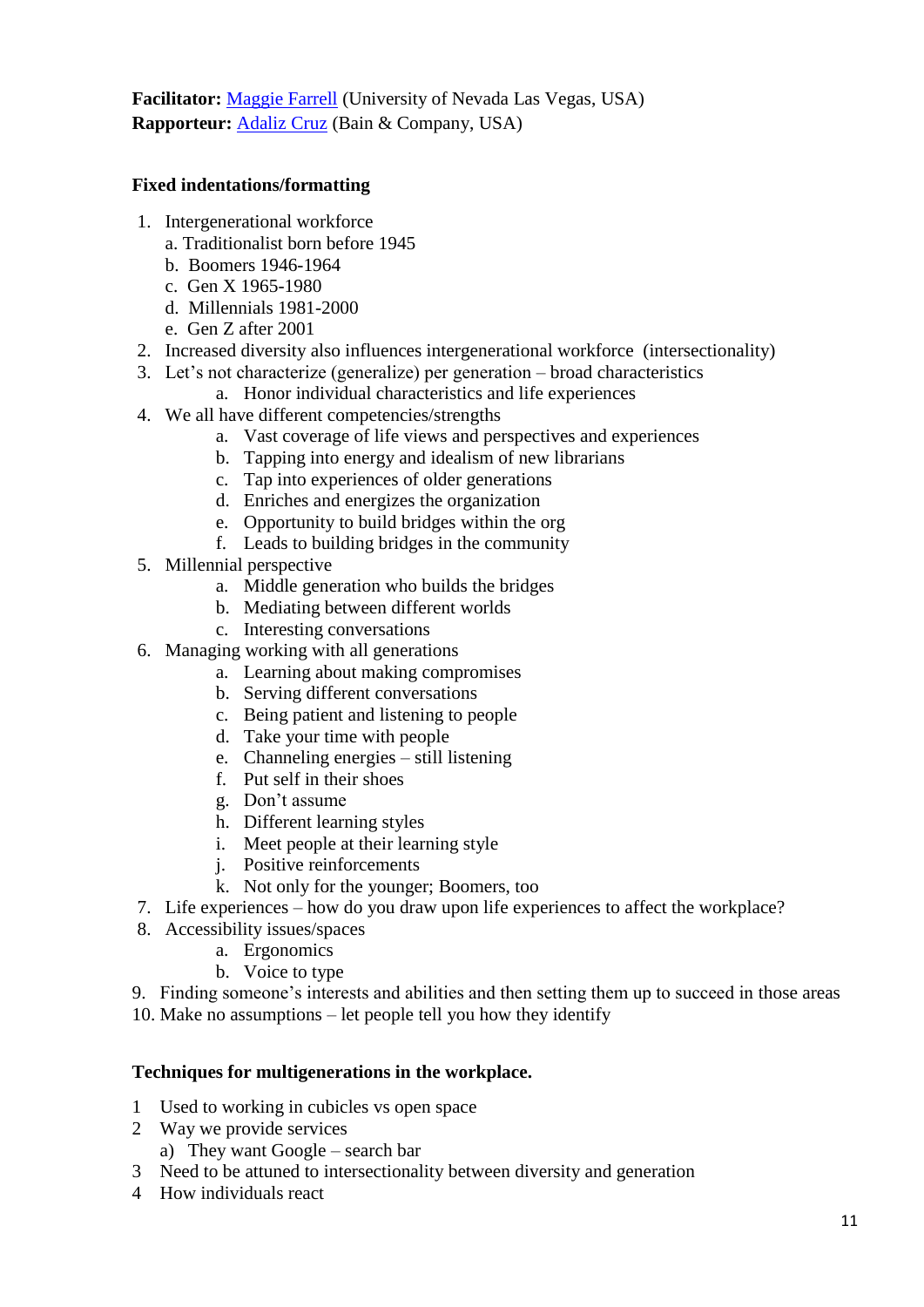- a) Based on gender
- b) Generation
- c) Color (racial diversity)
- 5 No assumptions // don't dismiss // take feedback and value it
- 6 It's complicated
- 7 Making the job interesting
	- a) Job for life vs. career/job change
	- b) More turnover how to create a fluid organization and provide professional development opportunities
	- c) Moving within the company career moves

#### **COVID impact and generation.**

- 1 Nature of work re-shifting workflow and tasks
- 2 Staying in touch
	- a) Older generations and hesitancy to turn on the camera
	- b) Returning to work a generational thing?
- 3 Casual appearances in the workplace

#### **5. Designing user-centric services and programmes**

#### **Session 1.**

**Facilitator:** [Eva Semertzaki](mailto:esemertzaki@gmail.com) (Centre for Culture Research and Documentation, Greece) **Rapporteur:** [Albina Krymskaya](mailto:krymskayaalbina@gmail.com) (St. Petersburg State University of Culture, Russia)

#### **Problems and difficulties (removed underline to be consistent)**

- Users are lost on the main library website technology skills are required
- Need to change mind of generation about a library
- A challenge how to understand what services are important
- Attract new users
- Promote events

#### **Suggestions for solving problems (removed underline to be consistent)**

- Reconsidering library services in order to be useful to our patrons
- Inventing new services to engage users
- Promoting library services through social media.

#### **Examples of best practices that use libraries**

- Creating a simple website on Google to announce library's activities for users.
- To choose a character from a book, create a character and take a photo, then post this photo on social media; to read in foreign languages; to create electronic resources online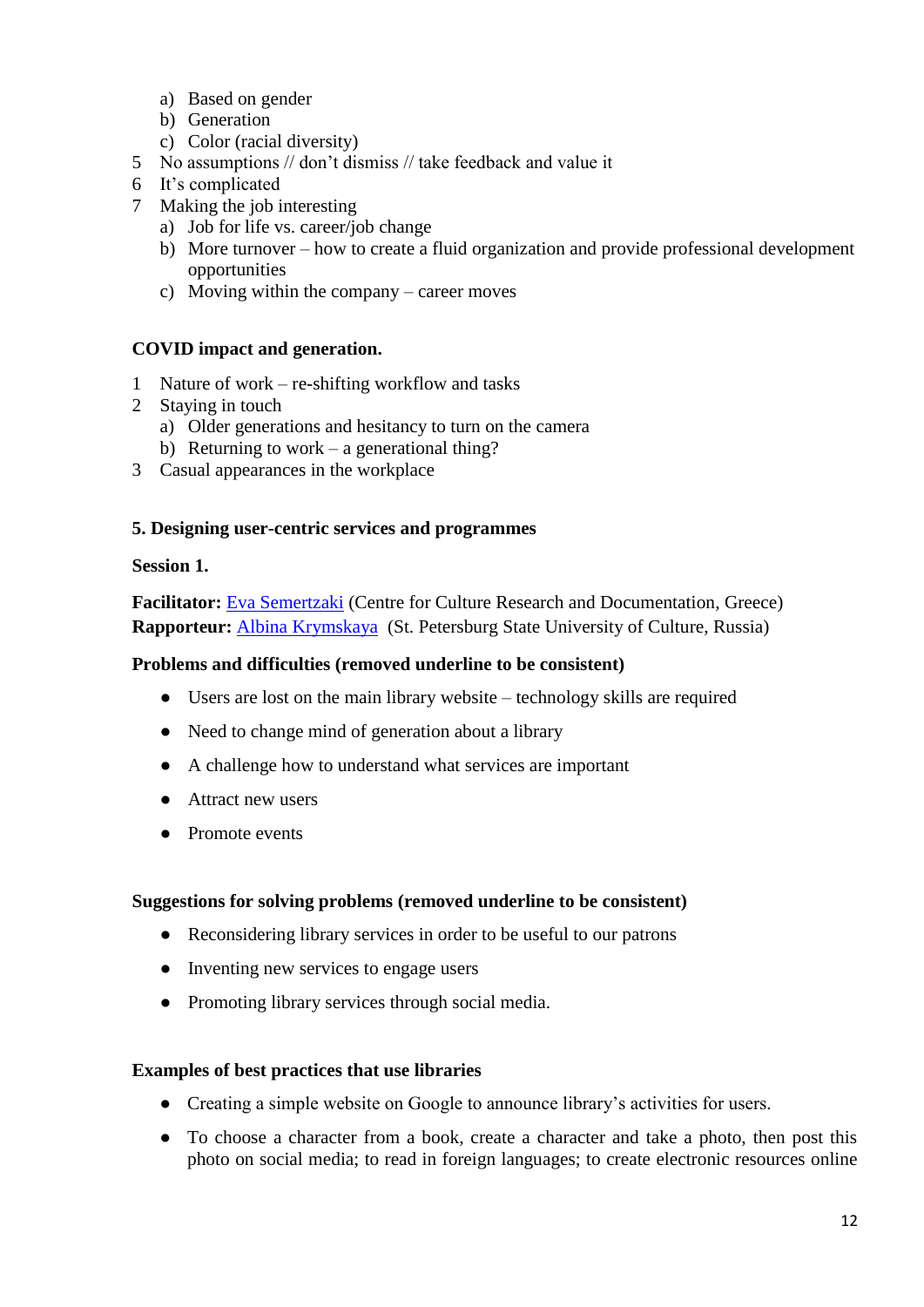for users to read books. Online flash mobs, live streaming events, for instance, master classes for children.

- National project on rare books coloring books' illustrations following the project of The New York Academy of Medicine, project #ColorOurCollections.
- Introducing educational programs for users English language programs. Mastering librarians' skills – English for librarians in April 2021.
- Promoting library's events online and social media.

#### **General conclusions**

- In the time of the pandemic librarians met with obstacles that were the same as well in other professions. The good thing is that librarians managed to adjust to this situation. They were very creative in generating new services or ways how to promote traditional services in new conditions. Some of them benchmarked abroad experience searching for the best practice; others joined some projects from abroad (for instance, project #ColorOurCollections).
- One of the good ideas was to develop an English course for librarians that will master their soft skills that nowadays are very important. It would be good to have such a course online so librarians from different regions / countries are able to study English. It will broaden international cooperation and to learn more from each other.

#### **Session 2.**

**Facilitator:** No Facilitator for this session **Rapporteur:** [Mahogany Elven Lore](mailto:librarian@silvr.com) (Eastern New Mexico University, USA)

Alexandra Humphreys works at Arizona State University. The Haven (?) Library was renovated to include a lot of spaces for fun and services, such as market space. These services help students and bring them to the library.

Mahogany talked about leading Spanish Conservation Group in public library and how they tried to design it to be engaging and to solicit conversation in a more natural approach with guessing and story games as opposed to a study approach.

There was a personal opinion expressed that American and Russian libraries differ in providing access to the library – in some of Russian libraries people need to show ID and fill out the forms. There are open spaces to browse books but the bulk of collections are have to be dealt with through a librarian. Therefore the effort is made by the Russian library community to provide more space for user-self-reliant search.

#### **Appendixes:**

- 1. Useful links.
- 2. Brief Introduction on the Topics
- 3. Knowledge Café Feedback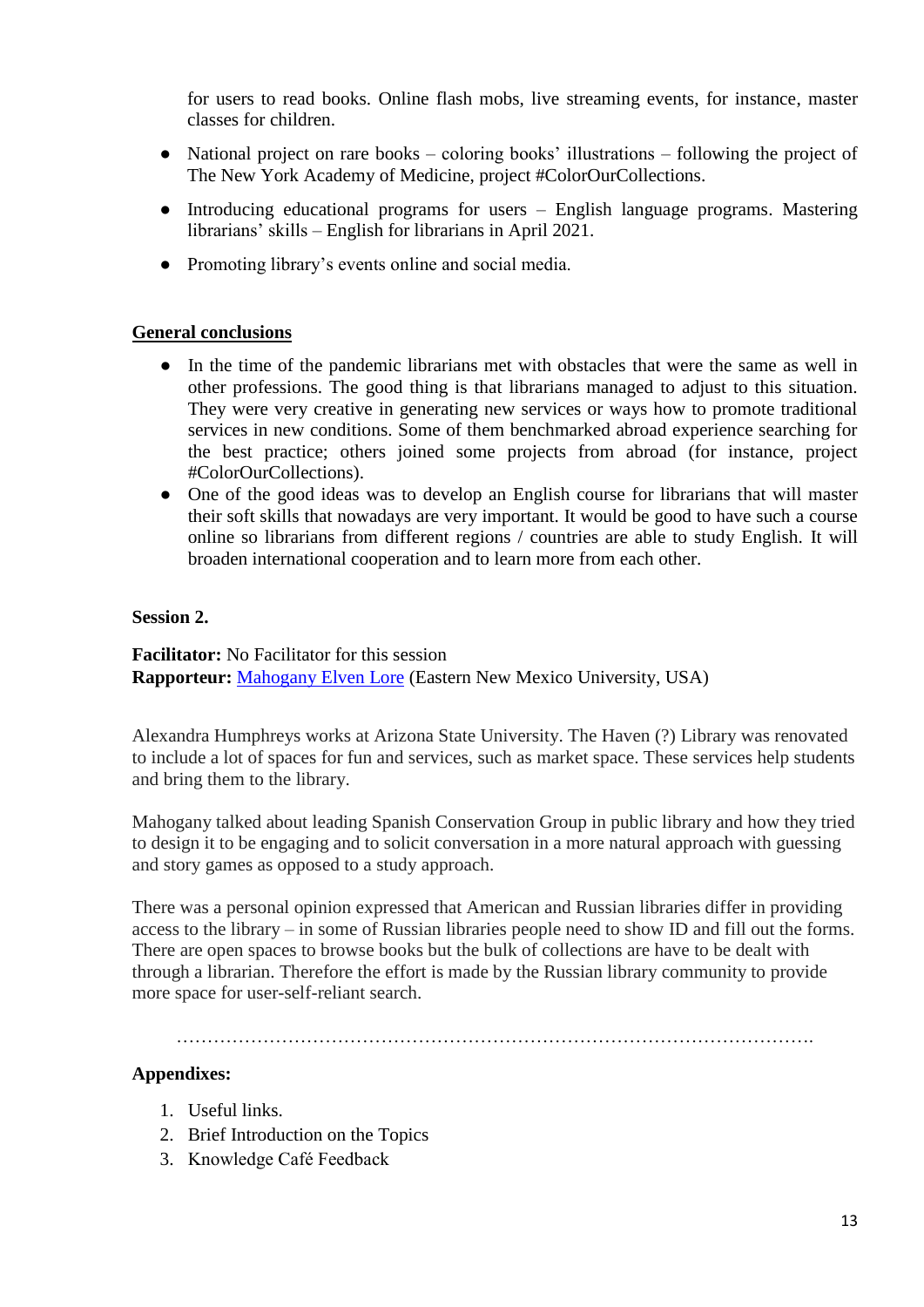#### **Links to additional information resources on the topic «Continuous learning in a global, dynamic and ever-changing world». Knowledge Cafe, February 9, 2021.**

#### **1. Library School of Digital Literacy.**

Educational project of the Russian State Library for Youth. The aim of the project is to master the skills of library specialists to work with modern digital resources and technologies, expand their understanding of the variety of tools and ways to improve the quality and efficiency of user service. <http://ds.library.ru/>

#### 2. **Libraries of New Generation.**

Federal project for the development of municipal libraries, that is being implemented within the framework of the National Project "Culture" aims to modernize **787 Russian libraries** over a period of 5 years (2019-2024). <http://new-library.ru/>

- 3. **Managing an age-diverse workforce: What employers need to know.**  Research report of the Chartered Institute of Personnel and Development February 2015 <https://tinyurl.com/AgeDiverse>
- **4. Chartered Institute of Library and Information Professionals, CILIP.** Personnel development activities: <https://www.cilip.org.uk/page/JobsandCareers>

#### 5. **#ColorOurCollections.**

Launched by The New York Academy of Medicine Library in 2016, #ColorOurCollections is an annual coloring festival on social media during which libraries, museums, archives and other cultural institutions around the world share free coloring content featuring images from their collections. http://library.nyam.org/colorourcollections/

- **6. Materials from the Altai Regional Universal Scientific Library named after Vyacheslav Yakovlevich Shishkov.** https://library.nyam.org/colorourcollections/the-altai-regional-universal-scientific-
- library-named-after-vyacheslav-yakovlevich-shishkov-coloring-book-2021/ **7. House of Da Vinci. Department of Arts of the Novosibirsk Regional State Library.**
	- <https://sites.google.com/view/davinchhouse/>
- 8. **Research Libraries UK (RLUK)**.

The consortium of the leading and most significant research libraries in the UK and Ireland. The purpose is to shape the research library agenda and contribute to the wider knowledge economy through innovative projects and services that add value and impact to the process of research and researcher-training. We contribute to the health of society through the preservation and sharing of knowledge: one of the pillars of an open society. [https://www.rluk.ac.uk/digital-shift/](https://vk.com/away.php?utf=1&to=https%3A%2F%2Fwww.rluk.ac.uk%2Fdigital-shift%2F)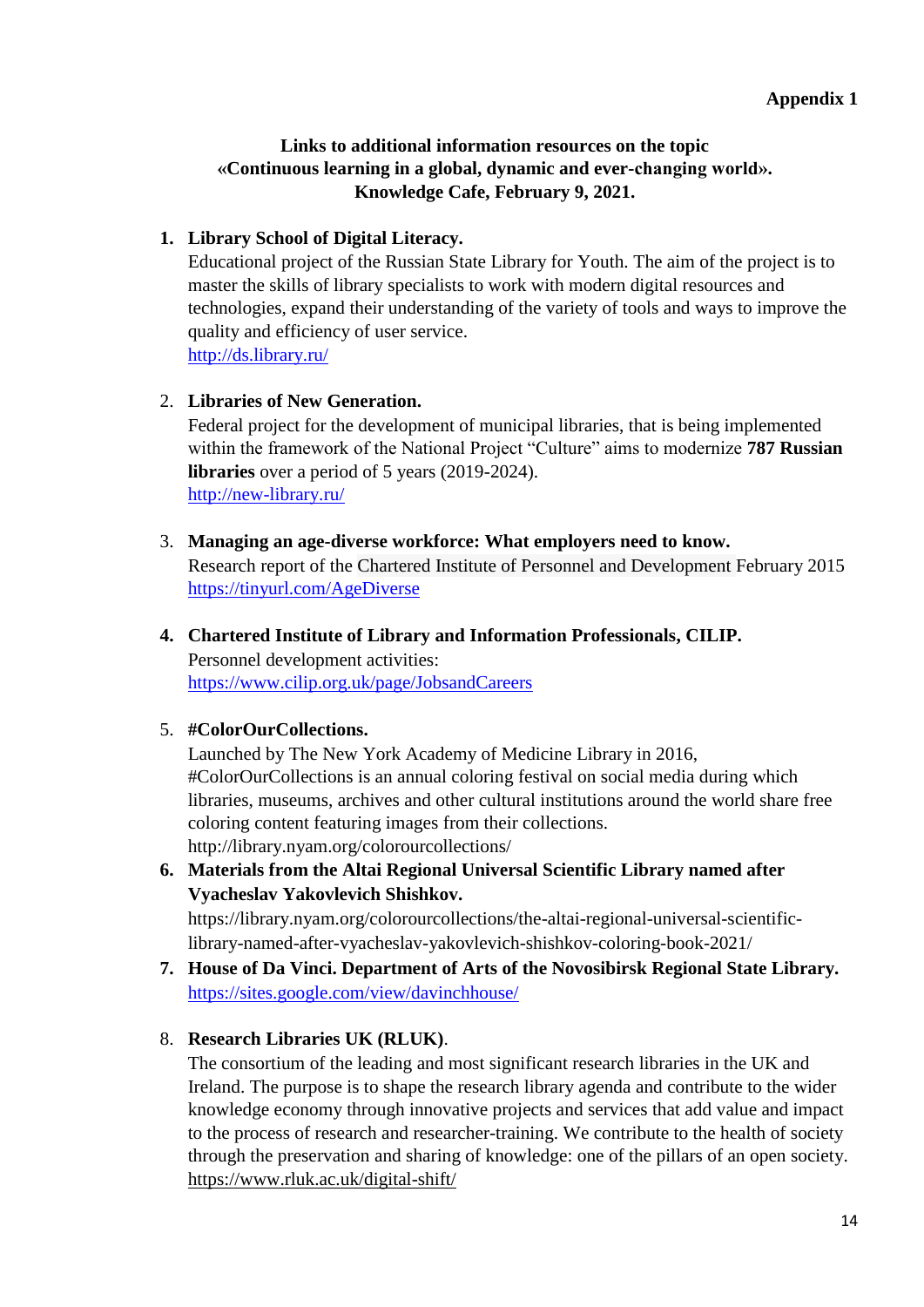#### 9. **«Manifesto for the Digital Shift in Research Libraries».**

The document is developed and is being promoted of the Research Libraries UK <https://www.rluk.ac.uk/digital-shift-manifesto/>

#### **10. Project "I Read 365"**

An online platform that reflects in real time information about what books and in what quantity are read by residents of the Novosibirsk region. The overall reading experience is visually transformed into towers of books that shape the city in electronic form. [http://xn--365-5cd3b8c7a0d.xn--p1ai](http://читаю365.рф/)

11. Coaching project by IFLA CPDWL Section <https://www.ifla.org/cpdwl/projects>

#### **Appendix 2**

#### **Brief Introduction on the Topics of the Knowledge Café, February 9, 2021**

#### **Title: Continuous learning in a global, dynamic and ever-changing world**

**Description:** The world is constantly changing. Librarians and information professionals are facing disruptive changes in their organizations and those they serve. How do we embrace and prepare for a constant necessity to learn new skills and tools? Join us to explore and share strategies, best practices and new ideas with the colleagues from around the world.

#### ⮚ **Change management techniques for staff.**

Our task is to discuss the latest methods of change management in the workforce. What challenges do we face when innovating in our daily work? It is common knowledge that without the support of the staff, changes cannot be successful. And one leader alone won't be able to implement the necessary reforms if they do not have a loyal team of co-workers. Let's share lifehacks for getting our teams ready, excited and movitated about change.

#### □ Upgrade your brain! Top 10 most essential competencies for modern info pros.

The constant development of information technologies and methods of providing information, ongoing changes in the requests of our users force us to learn new competencies. We always need to upgrade our brains! 2020 presented us with new challenges. We had to learn the skills of working remotely in the virtual environment. Let's discuss which new competencies are currently the most important for the info pro. How can we get them? Where are potential places to help us learn new skills?

#### ⮚ **Finding the motivation for our own professional development.**

2020 presented us with a new challenge. We had to learn new workskills. This happened unexpectedly and impacted many of our plans. Many of us are worried about the health of our families and friends and the impact on our work and future of our professional careers. How do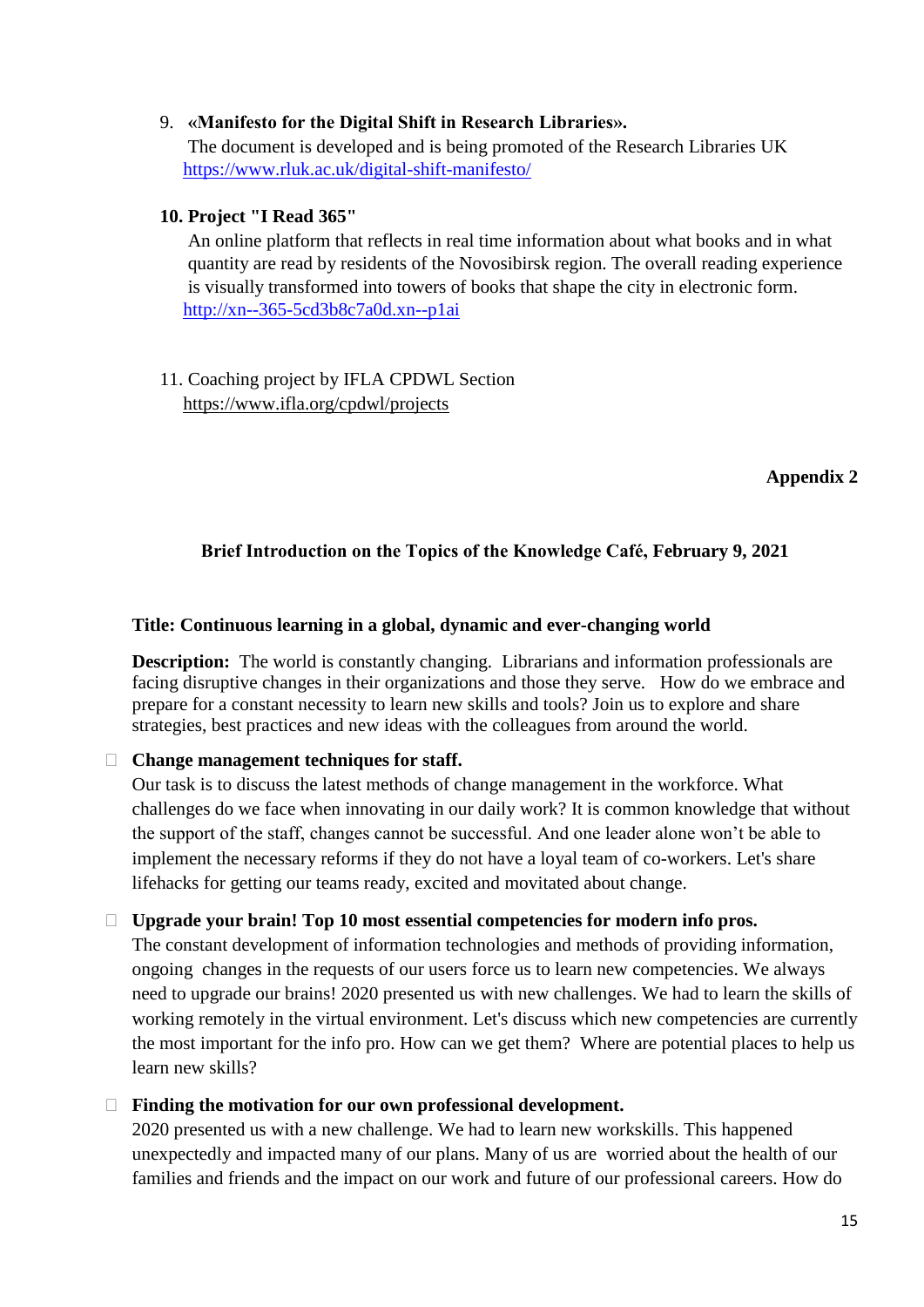we motivate ourselves in these conditions in order to look at new ways of working? How do we the strength for our necessary professional development? Let's share effective methods for keeping our motivation high, ways of systematic learning and time management.

#### ⮚ **Working with diverse generational staff: Millenials, Gen X and Baby Boomers**

How can you manage the work of a department with employees of different ages? How do you communicate and work with people of different generations? What are their different competencies? How does their life experiences impact the way they work and their expectations? Are there differences in how they approach their daily work challenges? It is very interesting! Working together, we complement each other. But we must understand and remember these differences well. Let's share examples, stories and best practices with the different generations in our discussion!

#### ⮚ **Designing user-centric services and programmes.**

This year we had to significantly restructure our library user services. For some time libraries have been closed or they have only been allowed to serve a very limited number of users in person. Most of the work has had to be moved to a virtual environment. What are libraries doing to offer their users new services in the virtual environment? What have we learned from this? How can technology facilitate our services to our users in these challenging times, so we don't lose our users, but rather expand our services to them, thanks to the capabilities of IT technologies?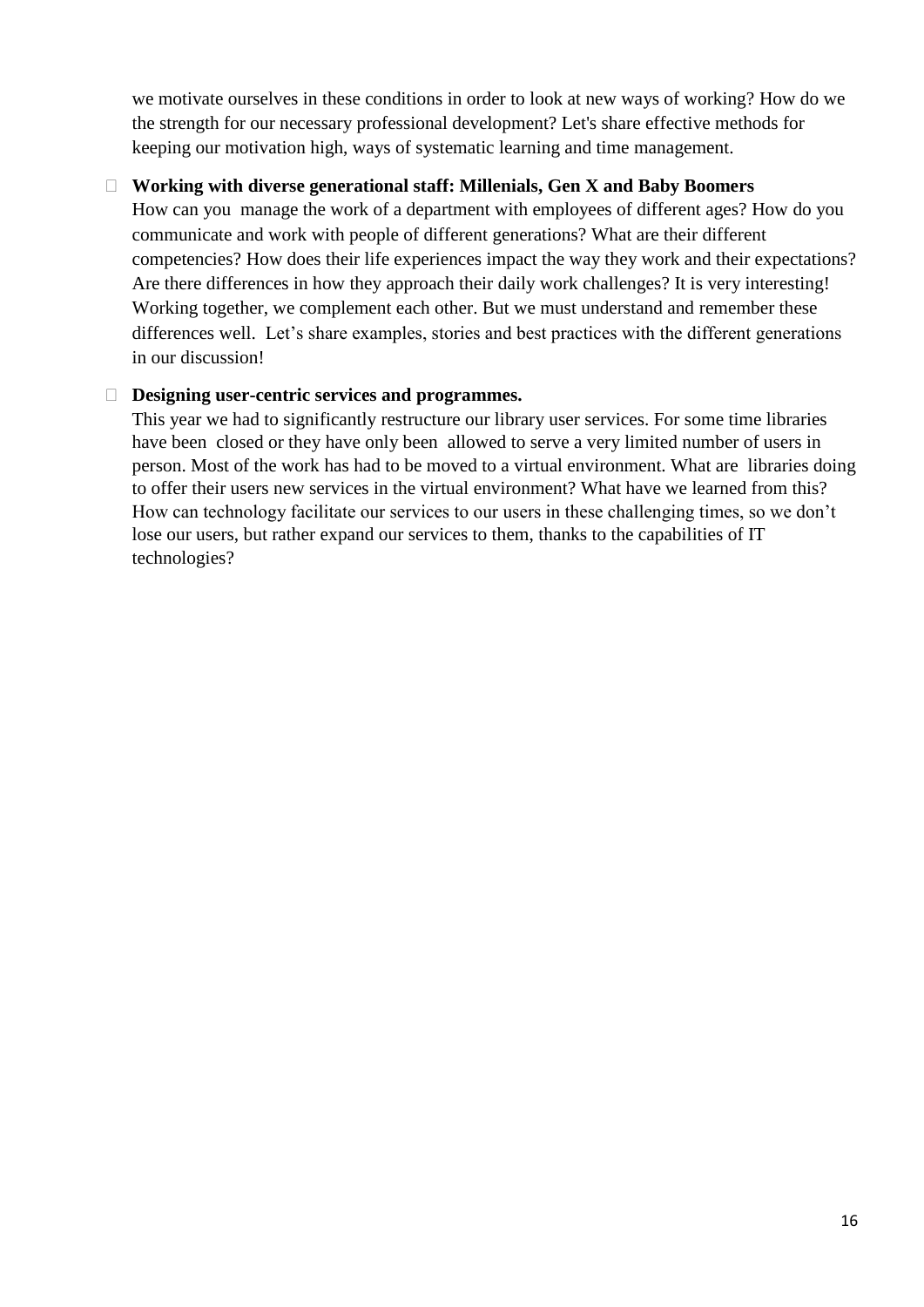# **Knowledge Café Feedback**

@IFLACPDWL

@IFLA\_KM

**o** 

ifla\_cpdwl

iflakm



### **KNOWLEDGE CAFÉ-2021**

## **CONTINUOUS LEARNING IN A GLOBAL, DYNAMIC AND EVER-CHANGING WORLD**

IFLA CPDWL

@IFLAKM

9 February 2021

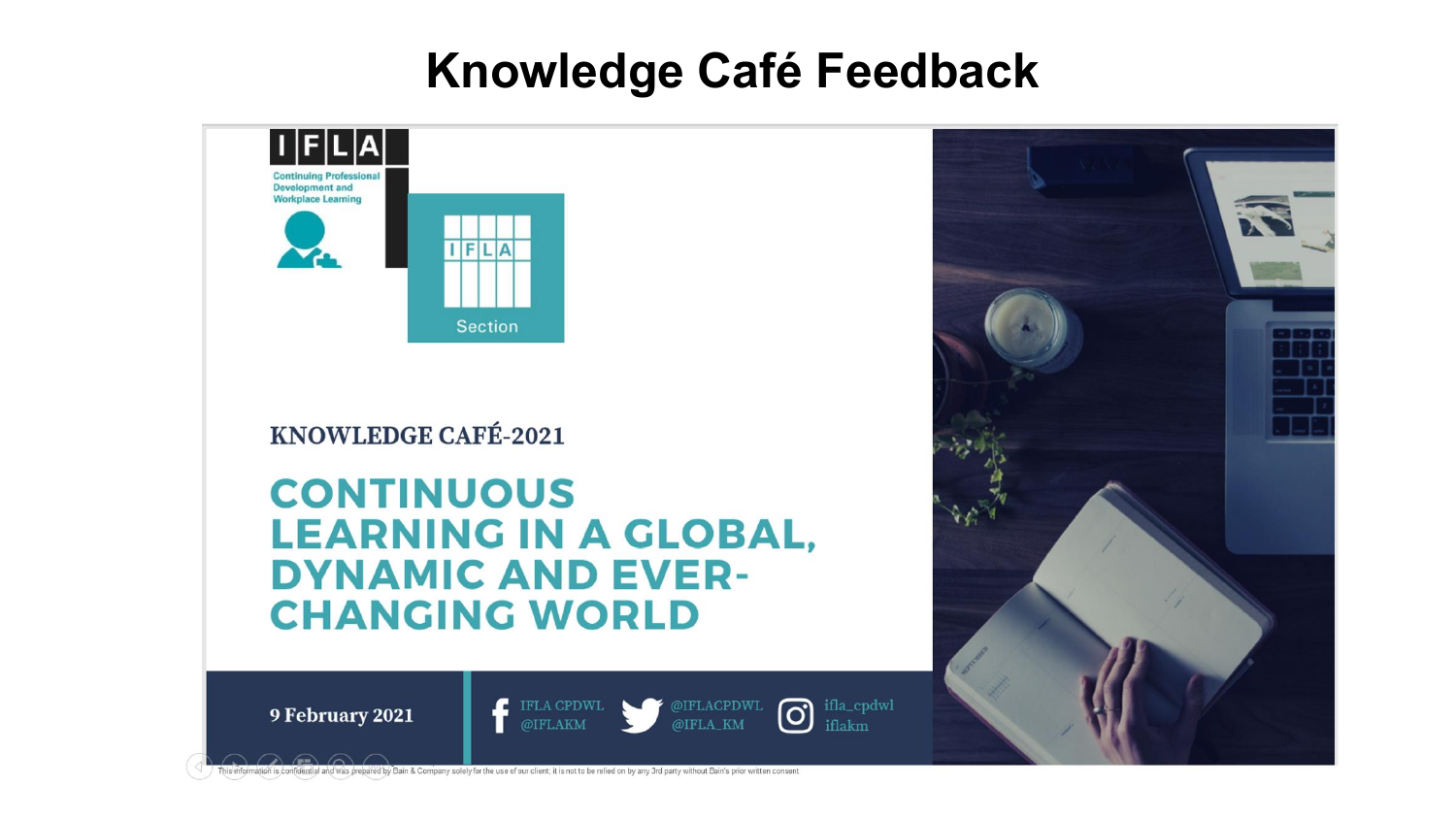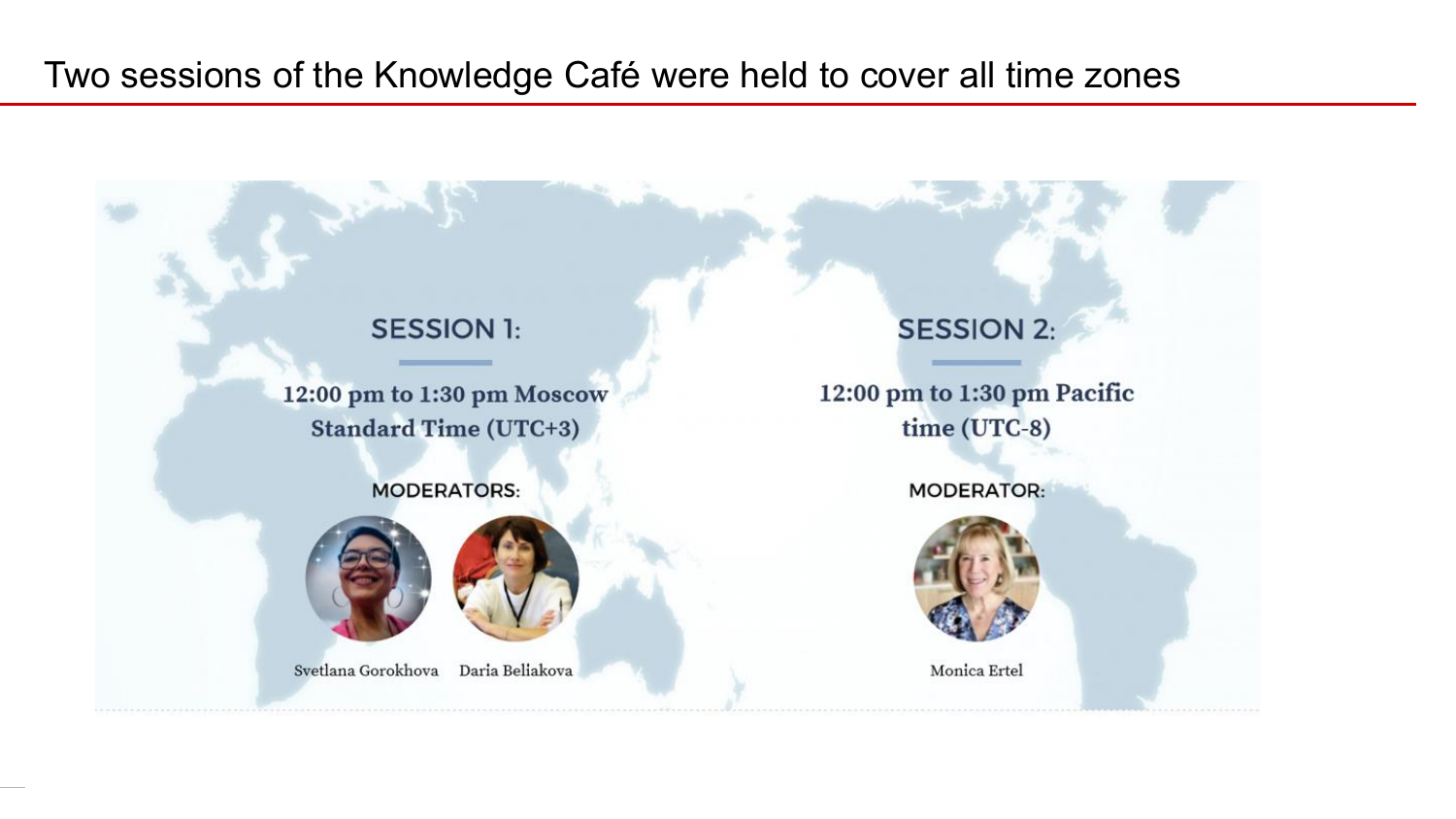### 71% of attendees attended Session Number One

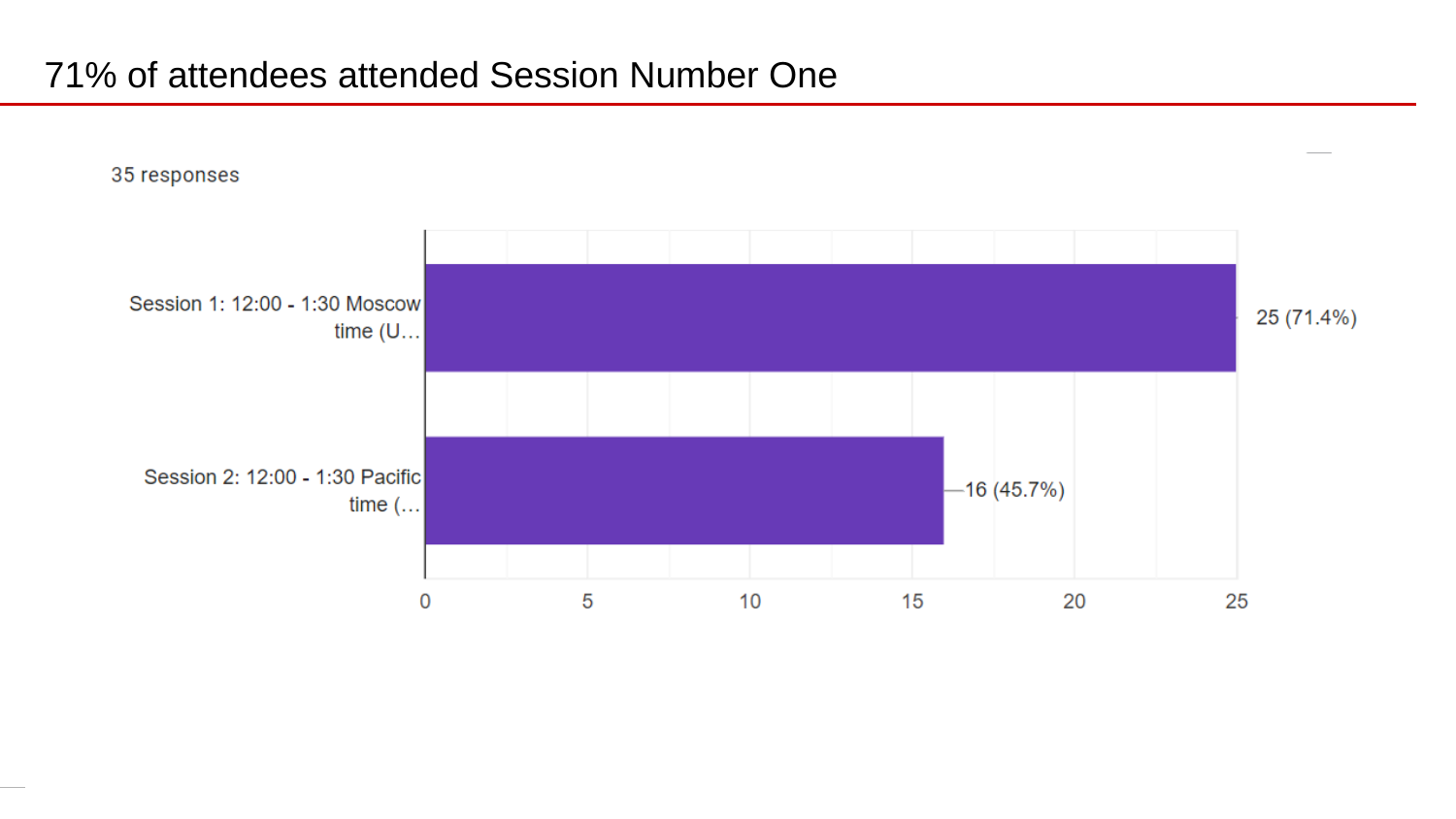'Change management' was the most attended discussion group followed by 'Upgrade Your Brain' and 'Finding Motivation for Your Own PD'

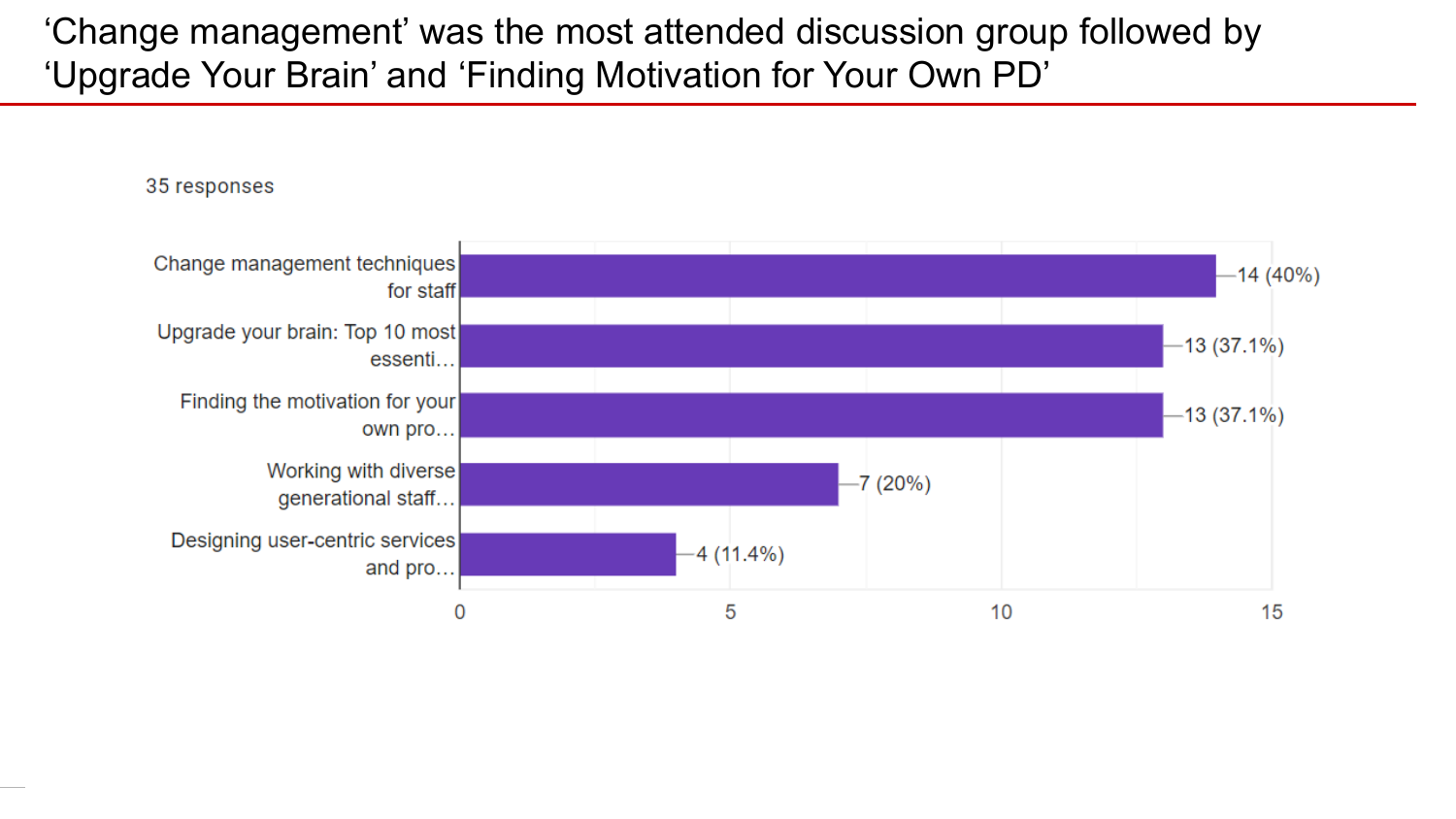### 97% of attendees felt the topics were relevant and 94% felt the format was helpful

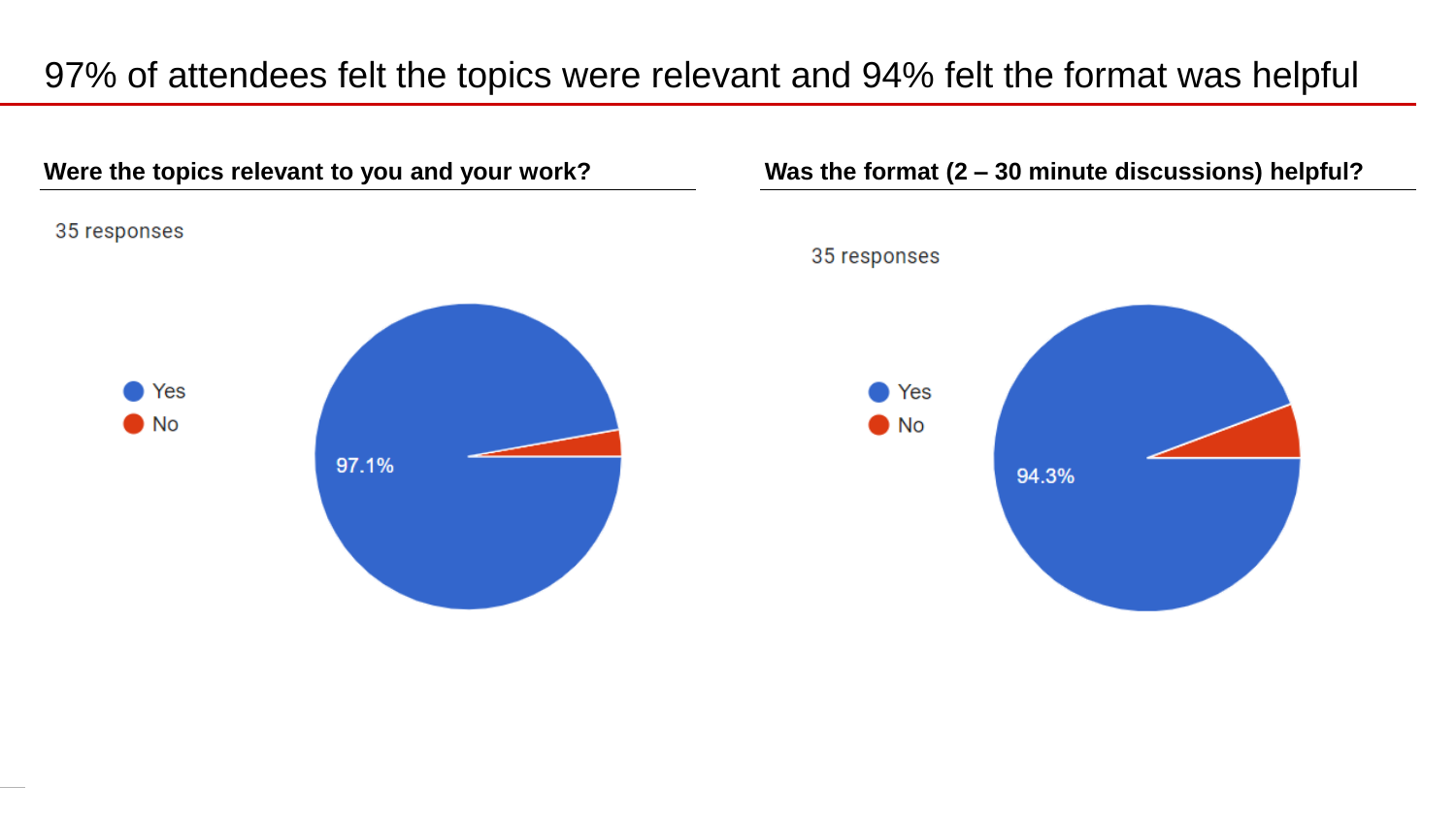### 60% said they would like more time; 86% felt the technology ran smoothly

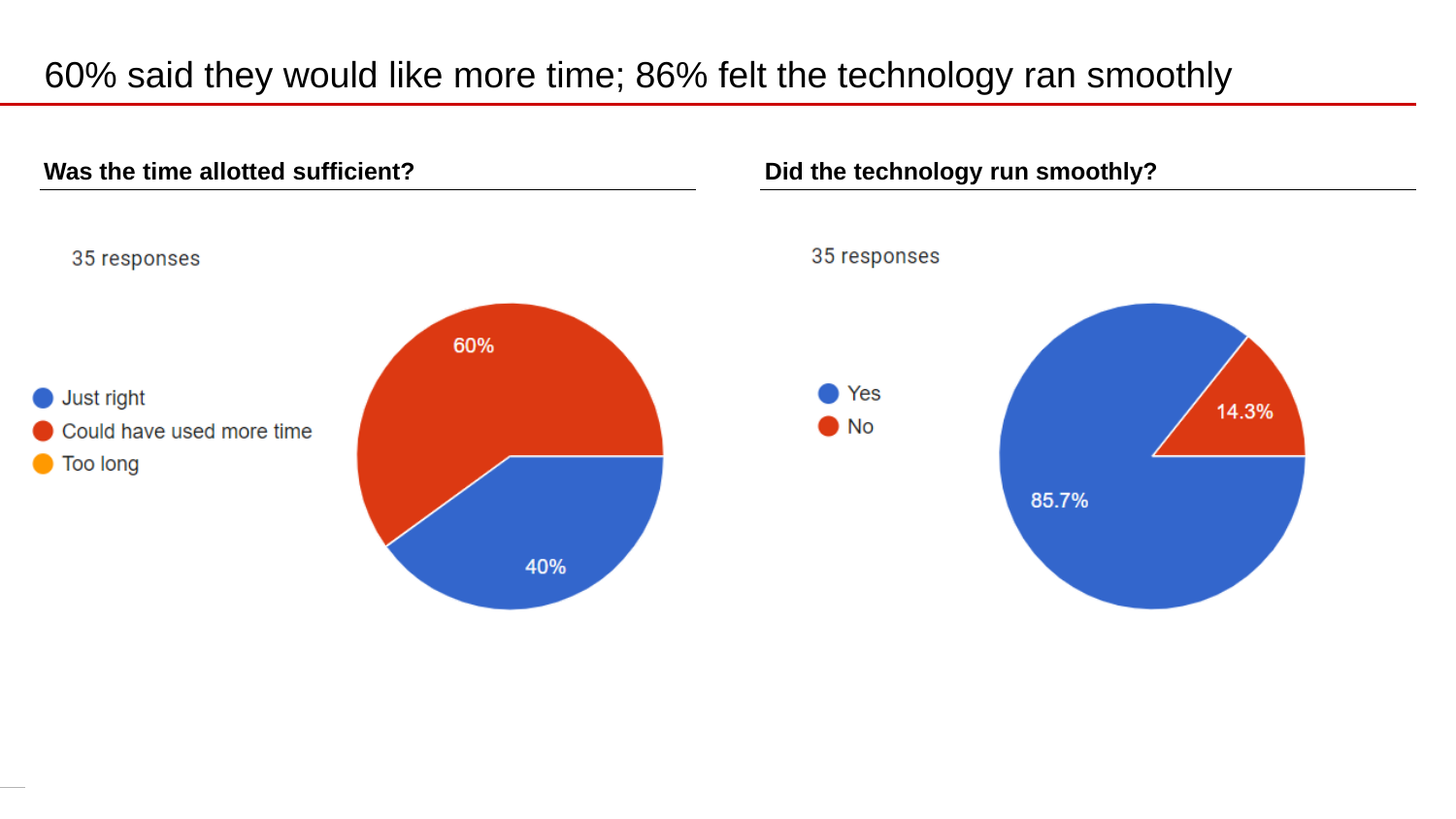### For 63% of attendees, this was their first Knowledge Café; 91% would attend again

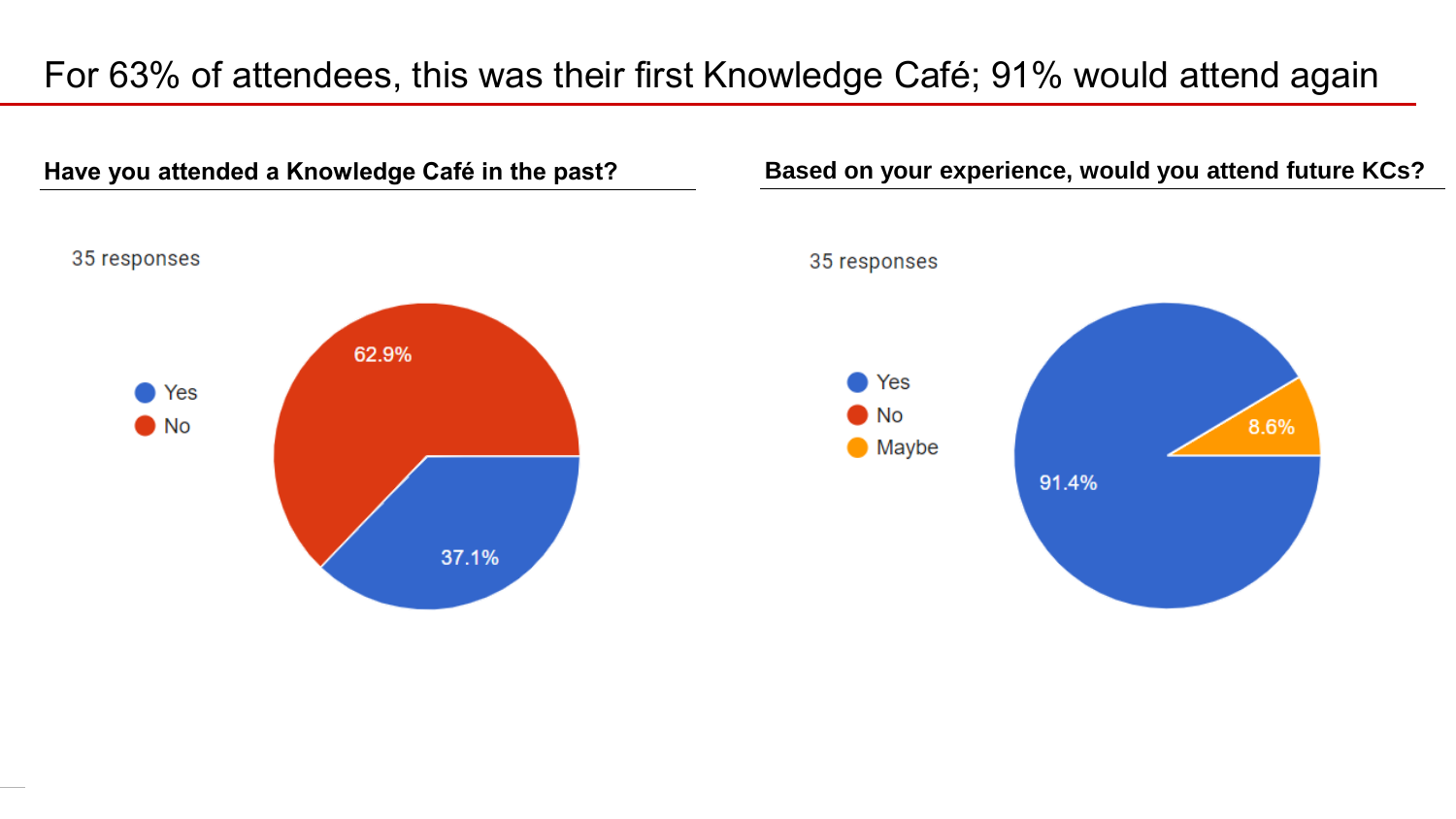## There were a variety of comments about ideas for future Knowledge Cafes

- Library advocacy; community engagement techniques
- Leadership, Risk management; Library staff professional development
- Best practices need to be shared among the participants; Identification of new procedures, process and their impact. It should be basically knowledge sharing from experienced to others.. Especially ivolving the developing and under developed countries is essential. Explore the relevance of experiences to others.
- Knowledge Management
- Thinking outside of the box. Are there other areas I could work in related to librarianship?
- Digital workplaces
- The topics of this session were interesting, I'd like to hear more.
- Career options for MLIS graduates
- Methods of user participation in processes, project managing best practices
- Library software
- Educational role of libraries, new library for new demand
- The importance of Data Science in our major, how can we know it more?
- Sustainability